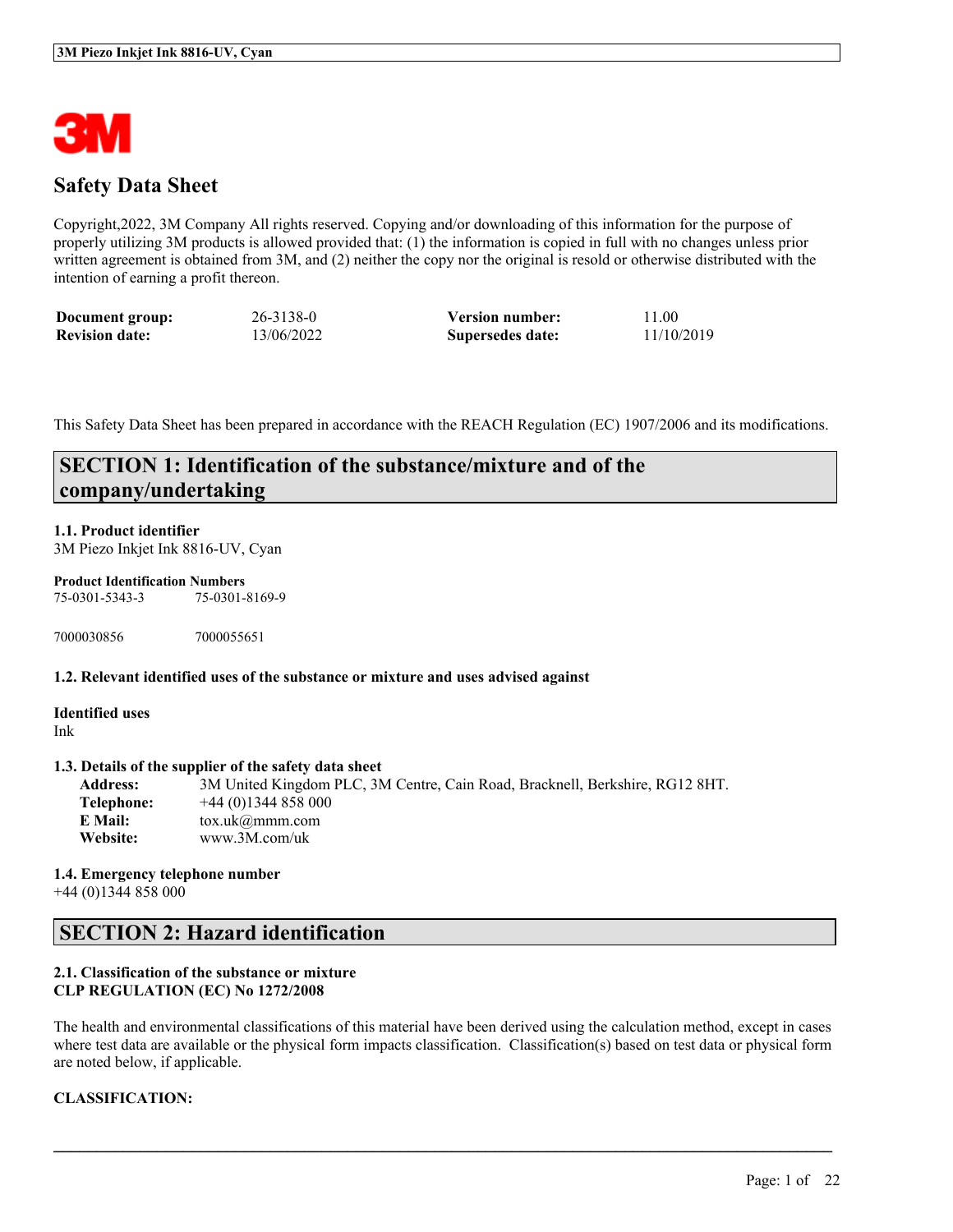Skin Corrosion/Irritation, Category 2 - Skin Irrit. 2; H315 Serious Eye Damage/Eye Irritation, Category 1 - Eye Dam. 1; H318 Skin Sensitization, Category 1 - Skin Sens. 1; H317 Reproductive Toxicity, Category 1B - Repr. 1B; H360FD Specific Target Organ Toxicity-Single Exposure, Category 3 - STOT SE 3; H335 Hazardous to the Aquatic Environment (Acute), Category 1 - Aquatic Acute 1; H400 Hazardous to the Aquatic Environment (Chronic), Category 1 - Aquatic Chronic 1; H410

For full text of H phrases, see Section 16.

# **2.2. Label elements CLP REGULATION (EC) No 1272/2008**

# **SIGNAL WORD**

DANGER.

### **Symbols**

GHS05 (Corrosion) |GHS07 (Exclamation mark) |GHS08 (Health Hazard) |GHS09 (Environment) |





# **Ingredients:**

| Ingredient                                                             | CAS Nbr    | EC No.          | $\%$ by Wt     |
|------------------------------------------------------------------------|------------|-----------------|----------------|
| $exo-1,7,7-$ trimethylbicyclo $[2.2.1]$ hept-2-yl acrylate             | 5888-33-5  | $227 - 561 - 6$ | - 30<br>$10 -$ |
| isooctyl acrylate                                                      | 29590-42-9 | 249-707-8       | -30<br>$10 -$  |
| Tetrahydrofurfuryl acrylate                                            | 2399-48-6  | 219-268-7       | - 30<br>$10 -$ |
| hexamethylene diacrylate                                               | 13048-33-4 | 235-921-9       | $\leq 10$      |
| 2-Propenoic acid, 1,6-hexanediyl ester, polymer with<br>2-aminoethanol | 67906-98-3 |                 | $\leq 10$      |
| diphenyl $(2,4,6$ -trimethylbenzoyl)phosphine oxide                    | 75980-60-8 | 278-355-8       | $3 -$<br>- 7   |

# **HAZARD STATEMENTS:**

| H <sub>3</sub> 15 | Causes skin irritation.                               |
|-------------------|-------------------------------------------------------|
| H318              | Causes serious eve damage.                            |
| H317              | May cause an allergic skin reaction.                  |
| <b>H360FD</b>     | May damage fertility. May damage the unborn child.    |
| H410              | Very toxic to aquatic life with long lasting effects. |

#### **PRECAUTIONARY STATEMENTS**

| <b>Prevention:</b><br>P <sub>201</sub><br><b>P280F</b> | Obtain special instructions before use.<br>Wear respiratory protection.                                                             |  |
|--------------------------------------------------------|-------------------------------------------------------------------------------------------------------------------------------------|--|
| <b>Response:</b>                                       |                                                                                                                                     |  |
| $P305 + P351 + P338$                                   | IF IN EYES: Rinse cautiously with water for several minutes. Remove contact lenses, if<br>present and easy to do. Continue rinsing. |  |
| P310                                                   | Immediately call a POISON CENTRE or doctor/physician.                                                                               |  |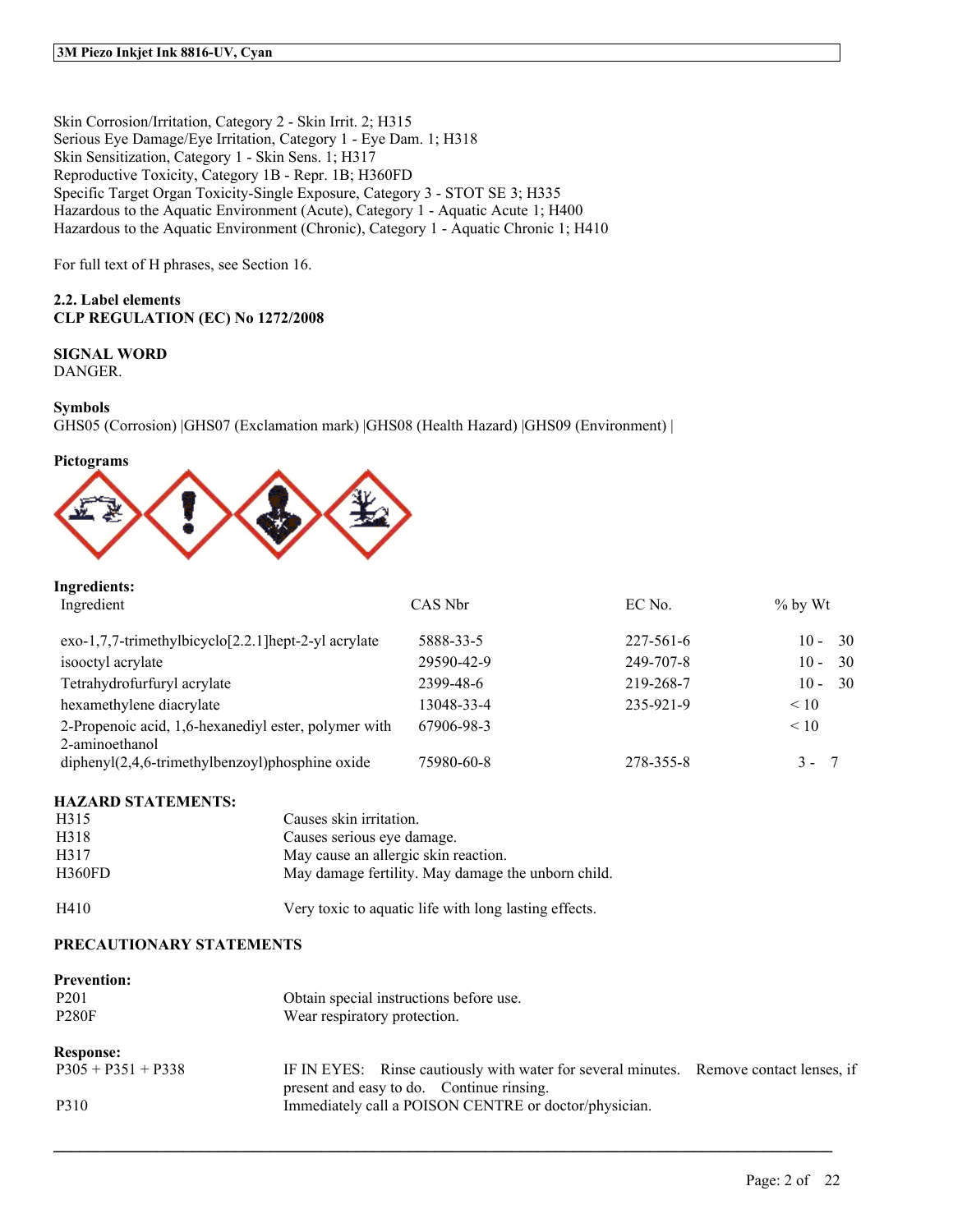#### **SUPPLEMENTAL INFORMATION:**

# **Supplemental Hazard Statements:**

Corrosive to the respiratory tract.

### **Supplemental Precautionary Statements:**

Restricted to professional users.

21% of the mixture consists of components of unknown acute oral toxicity.

Contains 21% of components with unknown hazards to the aquatic environment.

#### **Notes on labelling**

All or part of the classification is based on toxicity test data.

#### **2.3. Other hazards**

None known. This material does not contain any substances that are assessed to be a PBT or vPvB

# **SECTION 3: Composition/information on ingredients**

#### **3.1. Substances**

Not applicable

#### **3.2. Mixtures**

| Ingredient                                                                                             | Identifier(s)                                                                   | $\frac{0}{0}$ |    | <b>Classification according to Regulation</b><br>(EC) No. 1272/2008 [CLP]                                                                         |
|--------------------------------------------------------------------------------------------------------|---------------------------------------------------------------------------------|---------------|----|---------------------------------------------------------------------------------------------------------------------------------------------------|
| Tetrahydrofurfuryl acrylate                                                                            | (CAS-No.) 2399-48-6<br>(EC-No.) 219-268-7<br>(REACH-No.) 01-<br>2120738396-46   | $10 -$        | 30 | Aquatic Chronic 2, H411<br>EUH071<br>Acute Tox. 4, H302<br>Skin Corr. 1C, H314<br>Skin Sens. 1B, H317<br>Repr. 1B, H360Df                         |
| isooctyl acrylate                                                                                      | (CAS-No.) 29590-42-9<br>(EC-No.) 249-707-8<br>(REACH-No.) 01-<br>2119486988-09  | $10 -$        | 30 | Skin Irrit. 2, H315<br>Eye Irrit. 2, H319<br>STOT SE 3, H335<br>Aquatic Acute 1, H400, M=1<br>Aquatic Chronic 1, H410, M=1<br>Skin Sens. 1B, H317 |
| exo-1,7,7-trimethylbicyclo[2.2.1]hept-2-<br>yl acrylate                                                | $(CAS-N0.) 5888-33-5$<br>(EC-No.) 227-561-6<br>(REACH-No.) 01-<br>2119957862-25 | $10 -$        | 30 | Skin Irrit. 2, H315<br>Eye Irrit. 2, H319<br>STOT SE 3, H335<br>Aquatic Acute 1, H400, M=1<br>Aquatic Chronic 1, H410, M=1<br>Skin Sens. 1B, H317 |
| 2-Propenoic acid, 1,6-hexanediyl ester,<br>polymer with 2-aminoethanol                                 | (CAS-No.) 67906-98-3                                                            | < 10          |    | Skin Irrit. 2, H315<br>Eye Irrit. 2, H319<br>Skin Sens. 1, H317                                                                                   |
| 2-Propenoic acid, 2-hydroxyethyl ester,<br>polymer with 5-isocyanato-1-<br>$(isocyanatomethyl)-1,3,3-$ | (CAS-No.) 72162-39-1                                                            | < 10          |    | Skin Irrit. 2, H315<br>Eye Irrit. 2, H319                                                                                                         |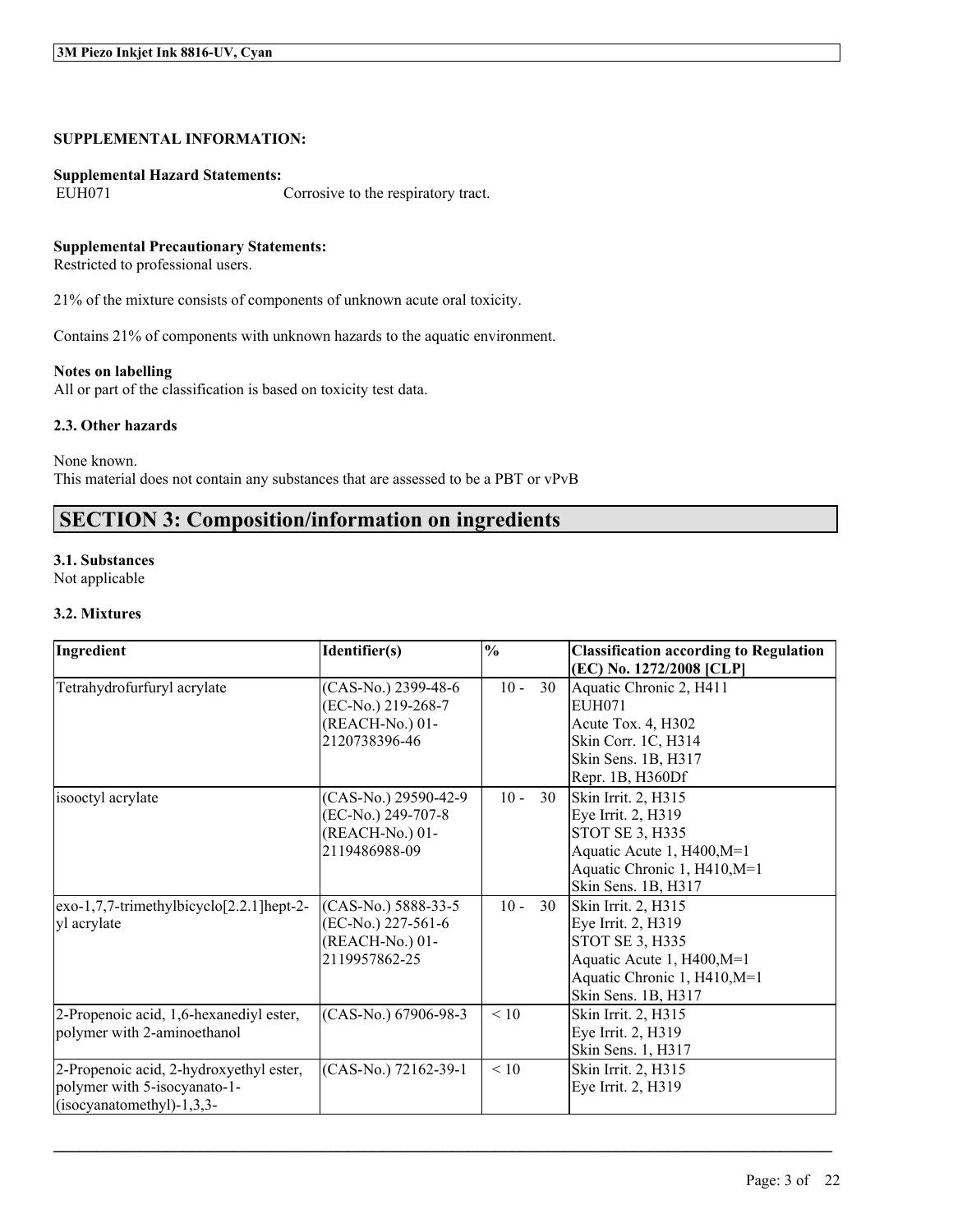| trimethylcyclohexane, 2-oxepanone and<br>2,2'-oxybis[ethanol] |                                                                                |                          |                                                                                                                                    |
|---------------------------------------------------------------|--------------------------------------------------------------------------------|--------------------------|------------------------------------------------------------------------------------------------------------------------------------|
| hexamethylene diacrylate                                      | (CAS-No.) 13048-33-4<br>(EC-No.) 235-921-9<br>(REACH-No.) 01-<br>2119484737-22 | < 10                     | Skin Irrit. 2, H315<br>Eye Irrit. 2, H319<br>Skin Sens. 1, H317<br>Nota D<br>Aquatic Acute 1, H400, M=1<br>Aquatic Chronic 2, H411 |
| Benzophenone                                                  | (CAS-No.) 119-61-9<br>(EC-No.) 204-337-6                                       | $3 - 7$                  | Acute Tox. 4, H302<br><b>STOT RE 2, H373</b><br>Aquatic Chronic 3, H412                                                            |
| 29H,31H-phthalocyaninato(2-)-<br>N29, N30, N31, N32 copper    | (CAS-No.) 147-14-8<br>(EC-No.) 205-685-1                                       | $3 -$<br>$7\phantom{.0}$ | Substance not classified as hazardous                                                                                              |
| diphenyl $(2,4,6$ -<br>trimethylbenzoyl)phosphine oxide       | (CAS-No.) 75980-60-8<br>(EC-No.) 278-355-8<br>(REACH-No.) 01-<br>2119972295-29 | $3 - 7$                  | Skin Sens. 1B, H317<br>Repr. 1B, H360F<br>Aquatic Chronic 2, H411                                                                  |
| Polyalkylene imine                                            | <b>Trade Secret</b>                                                            | $1 - 5$                  | Substance not classified as hazardous                                                                                              |
| Camphene                                                      | (CAS-No.) 79-92-5<br>(EC-No.) 201-234-8                                        | ${}_{0.2}$               | Eye Irrit. 2, H319<br>Aquatic Acute 1, H400, M=1<br>Aquatic Chronic 1, H410, M=1                                                   |

Please see section 16 for the full text of any H statements referred to in this section

# **Specific Concentration Limits**

| Ingredient                                                          | Identifier(s)                             | <b>Specific Concentration Limits</b> |
|---------------------------------------------------------------------|-------------------------------------------|--------------------------------------|
| $\left[ \text{exo-1,7,7-trimethylbicyclo[2.2.1]} \right]$ hept-2-yl | $(CAS-N0.) 5888-33-5$                     | $(C \ge 10\%)$ STOT SE 3, H335       |
| acrylate                                                            | $(EC-No.) 227-561-6$<br>$(REACH-No.) 01-$ |                                      |
| isooctyl acrylate                                                   | 2119957862-25<br>$(CAS-No.) 29590-42-9$   | $(C \ge 10\%)$ STOT SE 3, H335       |
|                                                                     | $ (EC-No.) 249-707-8$                     |                                      |
|                                                                     | $(REACH-No.) 01-$<br>2119486988-09        |                                      |

For information on ingredient occupational exposure limits or PBT or vPvB status, see sections 8 and 12 of this SDS

# **SECTION 4: First aid measures**

# **4.1. Description of first aid measures**

#### **Inhalation**

Remove person to fresh air. If you feel unwell, get medical attention.

# **Skin contact**

Immediately wash with soap and water. Remove contaminated clothing and wash before reuse. If signs/symptoms develop, get medical attention.

# **Eye contact**

Immediately flush with large amounts of water for at least 15 minutes. Remove contact lenses if easy to do. Continue rinsing. Immediately get medical attention.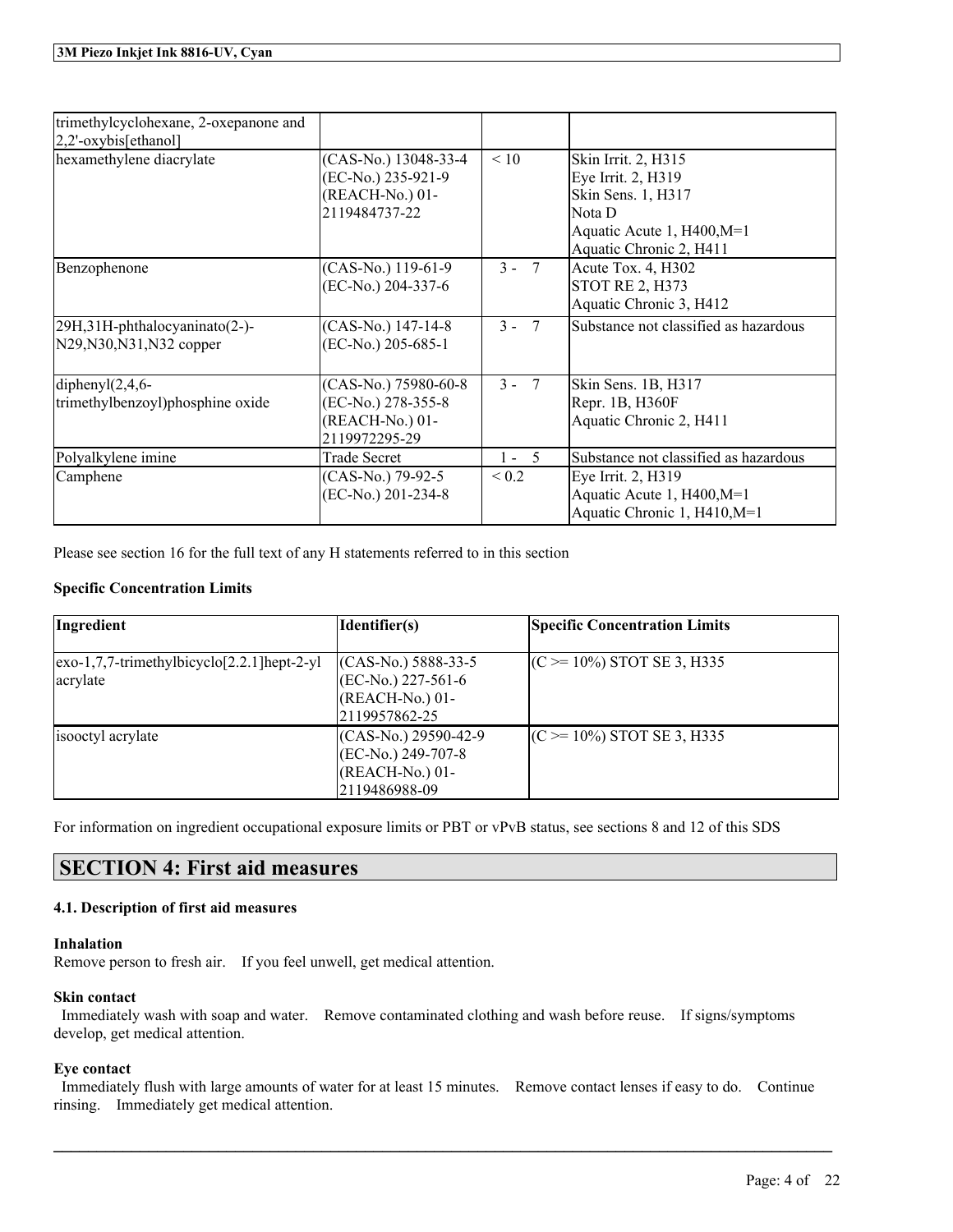#### **If swallowed**

Rinse mouth. Do not induce vomiting. Get immediate medical attention.

#### **4.2. Most important symptoms and effects, both acute and delayed**

No critical symptoms or effects. See Section 11.1, information on toxicological effects.

# **4.3. Indication of any immediate medical attention and special treatment required**

Not applicable.

# **SECTION 5: Fire-fighting measures**

#### **5.1. Extinguishing media**

In case of fire: Use a fire fighting agent suitable for ordinary combustible material such as water or foam to extinguish.

#### **5.2. Special hazards arising from the substance or mixture**

Closed containers exposed to heat from fire may build pressure and explode.

### **Hazardous Decomposition or By-Products**

**Substance Condition**

Carbon monoxide During combustion. Carbon dioxide. During combustion.

### **5.3. Advice for fire-fighters**

Water may not effectively extinguish fire; however, it should be used to keep fire-exposed containers and surfaces cool and prevent explosive rupture. Wear full protective clothing, including helmet, self-contained, positive pressure or pressure demand breathing apparatus, bunker coat and pants, bands around arms, waist and legs, face mask, and protective covering for exposed areas of the head.

# **SECTION 6: Accidental release measures**

#### **6.1. Personal precautions, protective equipment and emergency procedures**

Evacuate area. Ventilate the area with fresh air. For large spill, or spills in confined spaces, provide mechanical ventilation to disperse or exhaust vapours, in accordance with good industrial hygiene practice. Refer to other sections of this SDS for information regarding physical and health hazards, respiratory protection, ventilation, and personal protective equipment.

#### **6.2. Environmental precautions**

Avoid release to the environment. For larger spills, cover drains and build dykes to prevent entry into sewer systems or bodies of water.

#### **6.3. Methods and material for containment and cleaning up**

Contain spill. Working from around the edges of the spill inward, cover with bentonite, vermiculite, or commercially available inorganic absorbent material. Mix in sufficient absorbent until it appears dry. Remember, adding an absorbent material does not remove a physical, health, or environmental hazard. Collect as much of the spilled material as possible. Place in a closed container approved for transportation by appropriate authorities. Clean up residue with an appropriate solvent selected by a qualified and authorised person. Ventilate the area with fresh air. Read and follow safety precautions on the solvent label and Safety Data Sheet. Seal the container. Dispose of collected material as soon as possible.

#### **6.4. Reference to other sections**

Refer to Section 8 and Section 13 for more information

# **SECTION 7: Handling and storage**

#### **7.1. Precautions for safe handling**

For industrial/occupational use only. Not for consumer sale or use. Do not handle until all safety precautions have been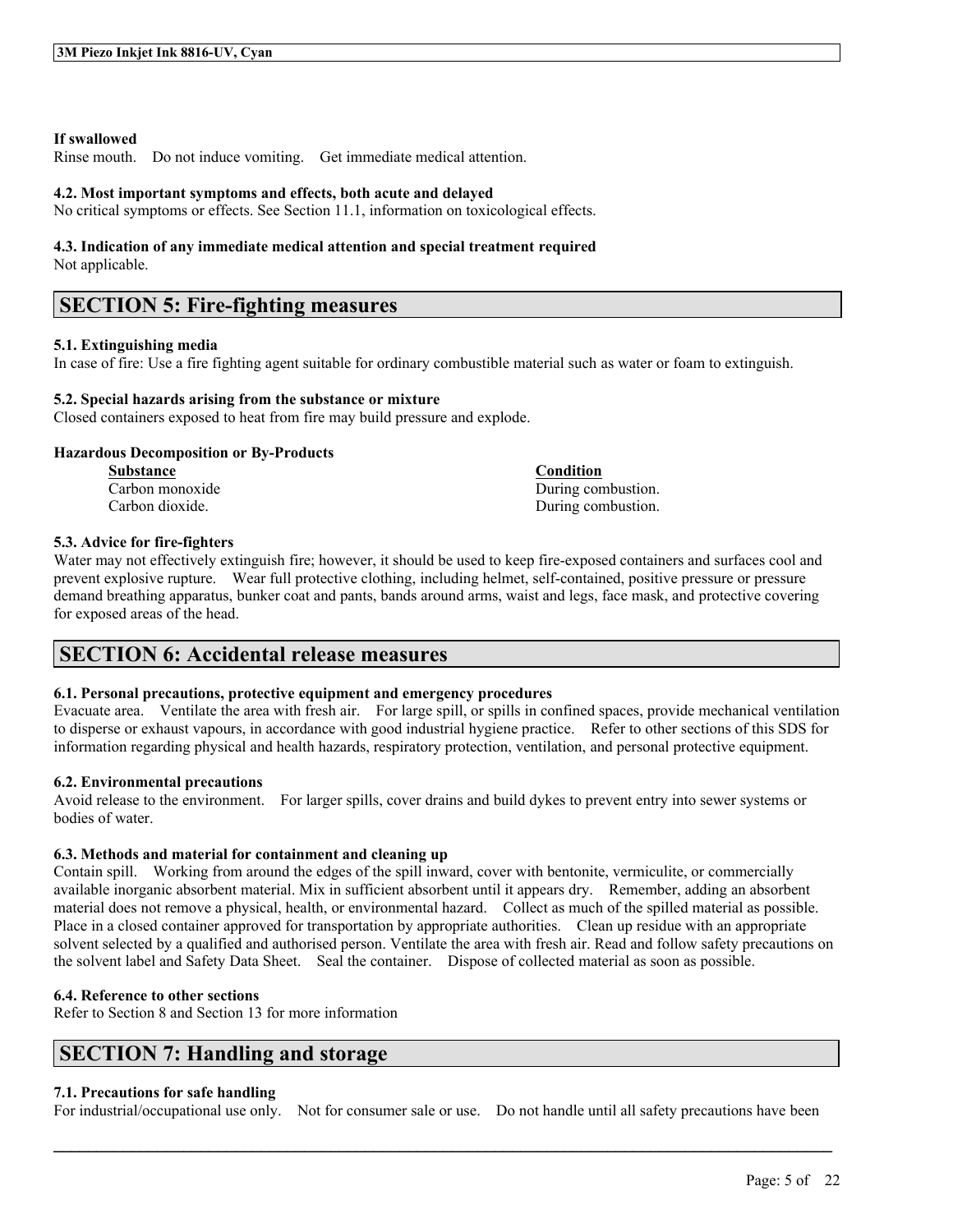read and understood. Do not breathe dust/fume/gas/mist/vapours/spray. Do not get in eyes, on skin, or on clothing. Do not eat, drink or smoke when using this product. Wash thoroughly after handling. Contaminated work clothing should not be allowed out of the workplace. Avoid release to the environment. Wash contaminated clothing before reuse. Avoid contact with oxidising agents (eg. chlorine, chromic acid etc.) Use personal protective equipment (eg. gloves, respirators…) as required.

#### **7.2. Conditions for safe storage including any incompatibilities**

Store away from oxidising agents.

### **7.3. Specific end use(s)**

See information in Section 7.1 and 7.2 for handling and storage recommendations. See Section 8 for exposure controls and personal protection recommendations.

# **SECTION 8: Exposure controls/personal protection**

### **8.1 Control parameters**

#### **Occupational exposure limits**

If a component is disclosed in section 3 but does not appear in the table below, an occupational exposure limit is not available for the component.

| Ingredient                                             | <b>CAS Nbr</b> | Agency       | Limit type                       | <b>Additional comments</b> |
|--------------------------------------------------------|----------------|--------------|----------------------------------|----------------------------|
| Tetrahydrofurfuryl acrylate                            | 2399-48-6      | Manufacturer | $TWA:0.1$ ppm $(0.64)$           | Dermal Sensitizer          |
|                                                        |                | determined   | $mg/m3$ : STEL: 0.3 ppm $(1.91)$ |                            |
|                                                        |                |              | mg/m3                            |                            |
| $I\,I\,K$ HSC $\cdot$ IIK Health and Safety Commission |                |              |                                  |                            |

UK HSC : UK Health and Safety Commission TWA: Time-Weighted-Average STEL: Short Term Exposure Limit CEIL: Ceiling

#### **Biological limit values**

No biological limit values exist for any of the components listed in Section 3 of this safety data sheet.

# **Derived no effect level (DNEL)**

| Ingredient        | Degradation<br><b>Product</b> | Population | Human exposure<br>pattern                                         | <b>DNEL</b>              |
|-------------------|-------------------------------|------------|-------------------------------------------------------------------|--------------------------|
| isooctyl acrylate |                               | Consumer   | Dermal, Long-term<br>exposure (24 hours),<br>Systemic effects     | $0.1$ mg/kg bw/d         |
| isooctyl acrylate |                               | Consumer   | Inhalation, Long-term<br>exposure (24 hours),<br>Systemic effects | 5 mg/m <sup>3</sup>      |
| isooctyl acrylate |                               | Consumer   | Oral, Long-term exposure<br>(24 hours), Systemic<br>effects       | $3$ mg/kg bw/d           |
| isooctyl acrylate |                               | Worker     | Dermal, Long-term<br>exposure (8 hours), Local<br>effects         | $0.0625$ mg/cm2          |
| isooctyl acrylate |                               | Worker     | Dermal, Long-term<br>exposure (8 hours),<br>Systemic effects      | $0.2 \text{ mg/kg}$ bw/d |
| isooctyl acrylate |                               | Worker     | Inhalation, Long-term<br>exposure (8 hours),<br>Systemic effects  | $21 \text{ mg/m}^3$      |

#### **Predicted no effect concentrations (PNEC)**

|  | uen.<br>-Ingr<br>-- | Λn<br>10. | ment<br>. | ___<br><b>.</b><br>ш. |
|--|---------------------|-----------|-----------|-----------------------|
|--|---------------------|-----------|-----------|-----------------------|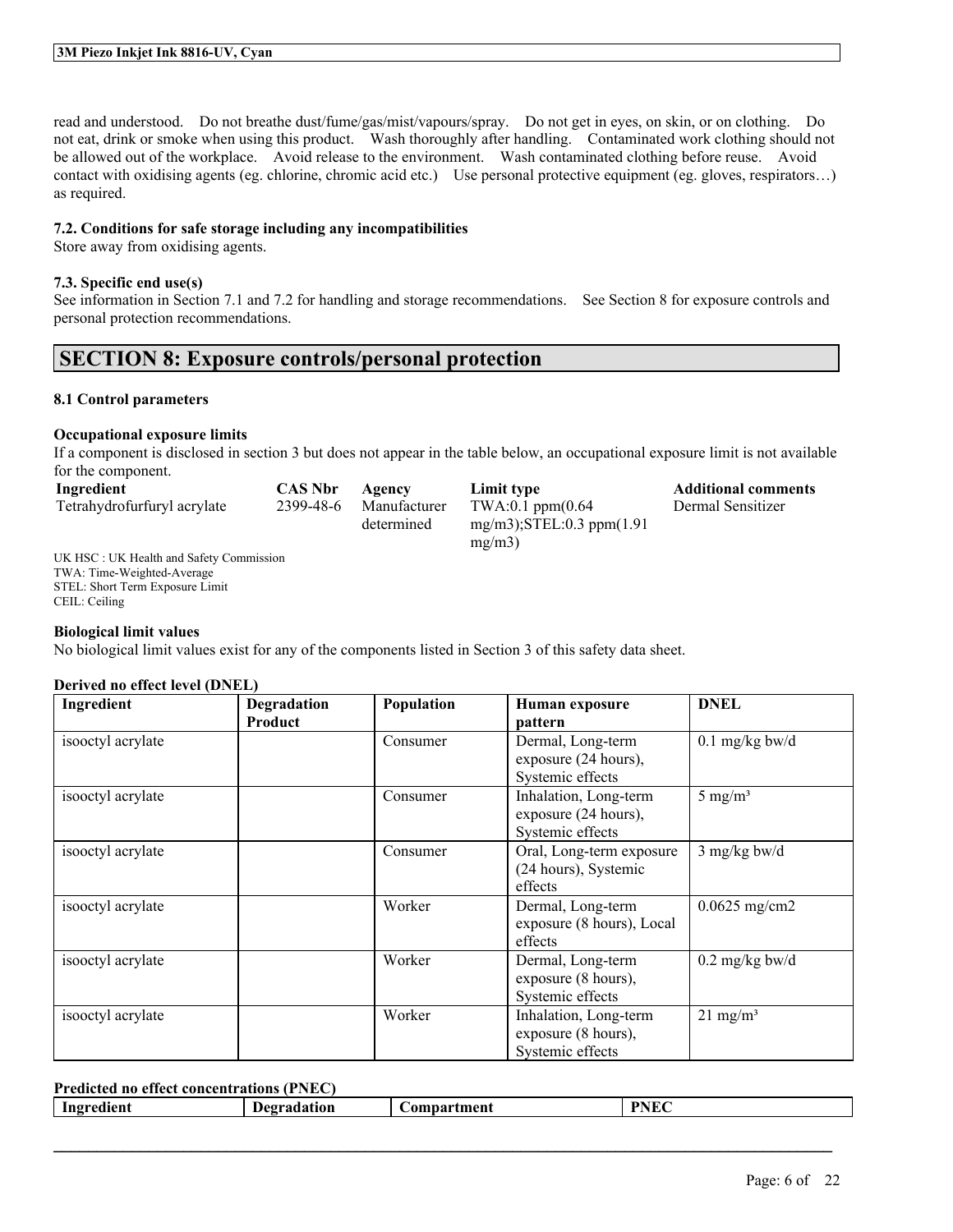|                   | Product |                                |                     |
|-------------------|---------|--------------------------------|---------------------|
| isooctyl acrylate |         | Agricultural soil              | $0.0117$ mg/kg d.w. |
| isooctyl acrylate |         | Air average                    | $3 \text{ mg/m}^3$  |
| isooctyl acrylate |         | Freshwater                     | $0.00065$ mg/l      |
| isooctyl acrylate |         | Freshwater sediments           | $0.101$ mg/kg d.w.  |
| isooctyl acrylate |         | Grassland average              | 0.0117 mg/kg d.w.   |
| isooctyl acrylate |         | Intermittent releases to water | $0.006$ mg/l        |
| isooctyl acrylate |         | Marine water                   | $.00007$ mg/l       |
| isooctyl acrylate |         | Marine water sediments         | $0.002$ mg/kg d.w.  |
| isooctyl acrylate |         | <b>Sewage Treatment Plant</b>  | $10 \text{ mg/l}$   |

**Recommended monitoring procedures:**Information on recommended monitoring procedures can be obtained from UK HSC

### **8.2. Exposure controls**

In addition, refer to the annex for more information.

### **8.2.1. Engineering controls**

Use general dilution ventilation and/or local exhaust ventilation to control airborne exposures to below relevant Exposure Limits and/or control dust/fume/gas/mist/vapours/spray. If ventilation is not adequate, use respiratory protection equipment.

# **8.2.2. Personal protective equipment (PPE)**

#### **Eye/face protection**

Select and use eye/face protection to prevent contact based on the results of an exposure assessment. The following eye/face protection(s) are recommended: Full face shield. Indirect vented goggles.

*Applicable Norms/Standards* Use eye/face protection conforming to EN 166

#### **Skin/hand protection**

Select and use gloves and/or protective clothing approved to relevant local standards to prevent skin contact based on the results of an exposure assessment. Selection should be based on use factors such as exposure levels, concentration of the substance or mixture, frequency and duration, physical challenges such as temperature extremes, and other use conditions. Consult with your glove and/or protective clothing manufacturer for selection of appropriate compatible gloves/protective clothing. Note: Nitrile gloves may be worn over polymer laminate gloves to improve dexterity. Gloves made from the following material(s) are recommended:

| Material         | Thickness (mm)    | <b>Breakthrough Time</b> |
|------------------|-------------------|--------------------------|
| Polymer laminate | No data available | No data available        |

*Applicable Norms/Standards* Use gloves tested to EN 374

If this product is used in a manner that presents a higher potential for exposure (eg. spraying, high splash potential etc.), then use of protective coveralls may be necessary. Select and use body protection to prevent contact based on the results of an exposure assessment. The following protective clothing material(s) are recommended: Apron - polymer laminate

 $\mathcal{L}_\mathcal{L} = \mathcal{L}_\mathcal{L} = \mathcal{L}_\mathcal{L} = \mathcal{L}_\mathcal{L} = \mathcal{L}_\mathcal{L} = \mathcal{L}_\mathcal{L} = \mathcal{L}_\mathcal{L} = \mathcal{L}_\mathcal{L} = \mathcal{L}_\mathcal{L} = \mathcal{L}_\mathcal{L} = \mathcal{L}_\mathcal{L} = \mathcal{L}_\mathcal{L} = \mathcal{L}_\mathcal{L} = \mathcal{L}_\mathcal{L} = \mathcal{L}_\mathcal{L} = \mathcal{L}_\mathcal{L} = \mathcal{L}_\mathcal{L}$ 

#### **Respiratory protection**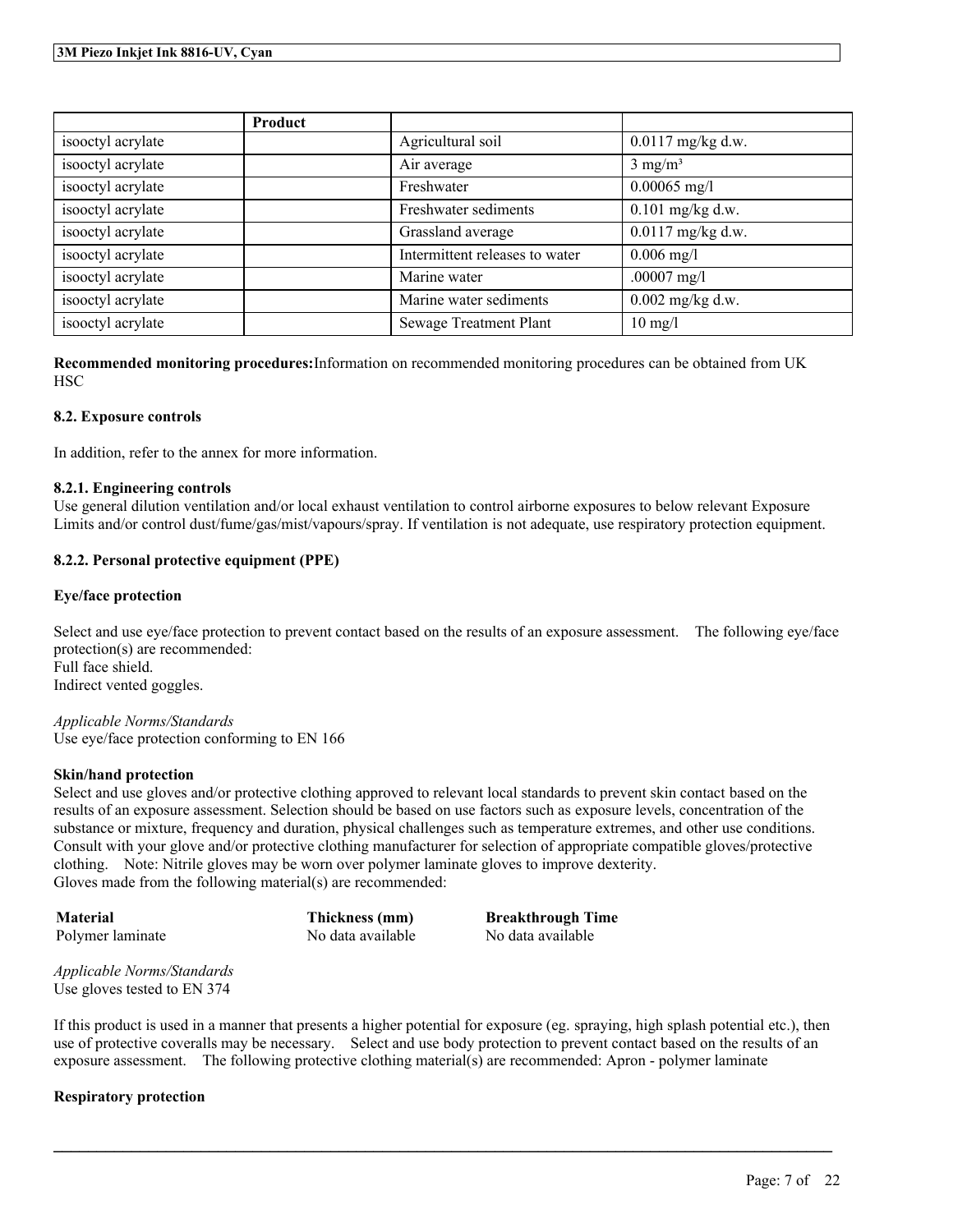An exposure assessment may be needed to decide if a respirator is required. If a respirator is needed, use respirators as part of a full respiratory protection program. Based on the results of the exposure assessment, select from the following respirator type(s) to reduce inhalation exposure:

Half facepiece or full facepiece air-purifying respirator suitable for organic vapors and particulates, including oily mists

For questions about suitability for a specific application, consult with your respirator manufacturer.

#### *Applicable Norms/Standards*

Use a respirator conforming to EN 140: filter types A & P

#### **8.2.3. Environmental exposure controls**

Refer to Annex

# **SECTION 9: Physical and chemical properties**

**9.1. Information on basic physical and chemical properties**

| <b>Physical state</b>                  | Liquid.              |
|----------------------------------------|----------------------|
| <b>Specific Physical Form:</b>         | Liquid.              |
| Colour                                 | Cyan                 |
| Odor                                   | Acrylat              |
| <b>Odour threshold</b>                 | No date              |
| Melting point/freezing point           | Not app              |
| <b>Boiling point/boiling range</b>     | >93.3                |
| <b>Flammability (solid, gas)</b>       | Not ap               |
| <b>Flammable Limits(LEL)</b>           | No dat               |
| <b>Flammable Limits(UEL)</b>           | No dat               |
| <b>Flash point</b>                     | >93.3                |
| <b>Autoignition temperature</b>        | No date              |
| <b>Decomposition temperature</b>       | No date              |
| рH                                     | substar              |
| <b>Kinematic Viscosity</b>             | $12.5 \text{ m}$     |
| <b>Water solubility</b>                | Negligi              |
| Solubility- non-water                  | No date              |
| Partition coefficient: n-octanol/water | No date              |
| Vapour pressure                        | < 1,333              |
| <b>Density</b>                         | $1.04$ g/            |
| <b>Relative density</b>                | 1.04                 |
| <b>Relative Vapor Density</b>          | $\geq 1$<br>$\lceil$ |
|                                        |                      |

Liquid. Acrylate **Odour threshold** *No data available.*  $Not$  *applicable.*  $>93.3$  °C Not applicable. **Flammable Limits(LEL)** *No data available.* **Flammable Limits(UEL)** *No data available.* **Flash point** > 93.3 ºC [*Test Method:*Closed Cup] **Autoignition temperature** *No data available.* **Decomposition temperature** *No data available.* **pH** *substance/mixture is non-soluble (in water)* **Kinematic Viscosity** 12.5 mm²/sec **Negligible Solubility- non-water** *No data available.* **Partition coefficient: n-octanol/water** *No data available.*  $\leq$  1,333.2 Pa  $\left[$  (@ 20 °C ] **Density** 1.04 g/ml **Relative density** 1.04 [*Ref Std:*WATER=1]  $> 1$  [*Ref Std:*AIR=1]

#### **9.2. Other information**

**9.2.2 Other safety characteristics EU Volatile Organic Compounds** *No data available.* **Evaporation rate** *No data available.* **Percent volatile** *No data available.*

# **SECTION 10: Stability and reactivity**

#### **10.1 Reactivity**

This material may be reactive with certain agents under certain conditions - see the remaining headings in this section

 $\mathcal{L}_\mathcal{L} = \mathcal{L}_\mathcal{L} = \mathcal{L}_\mathcal{L} = \mathcal{L}_\mathcal{L} = \mathcal{L}_\mathcal{L} = \mathcal{L}_\mathcal{L} = \mathcal{L}_\mathcal{L} = \mathcal{L}_\mathcal{L} = \mathcal{L}_\mathcal{L} = \mathcal{L}_\mathcal{L} = \mathcal{L}_\mathcal{L} = \mathcal{L}_\mathcal{L} = \mathcal{L}_\mathcal{L} = \mathcal{L}_\mathcal{L} = \mathcal{L}_\mathcal{L} = \mathcal{L}_\mathcal{L} = \mathcal{L}_\mathcal{L}$ 

#### **10.2 Chemical stability**

Stable.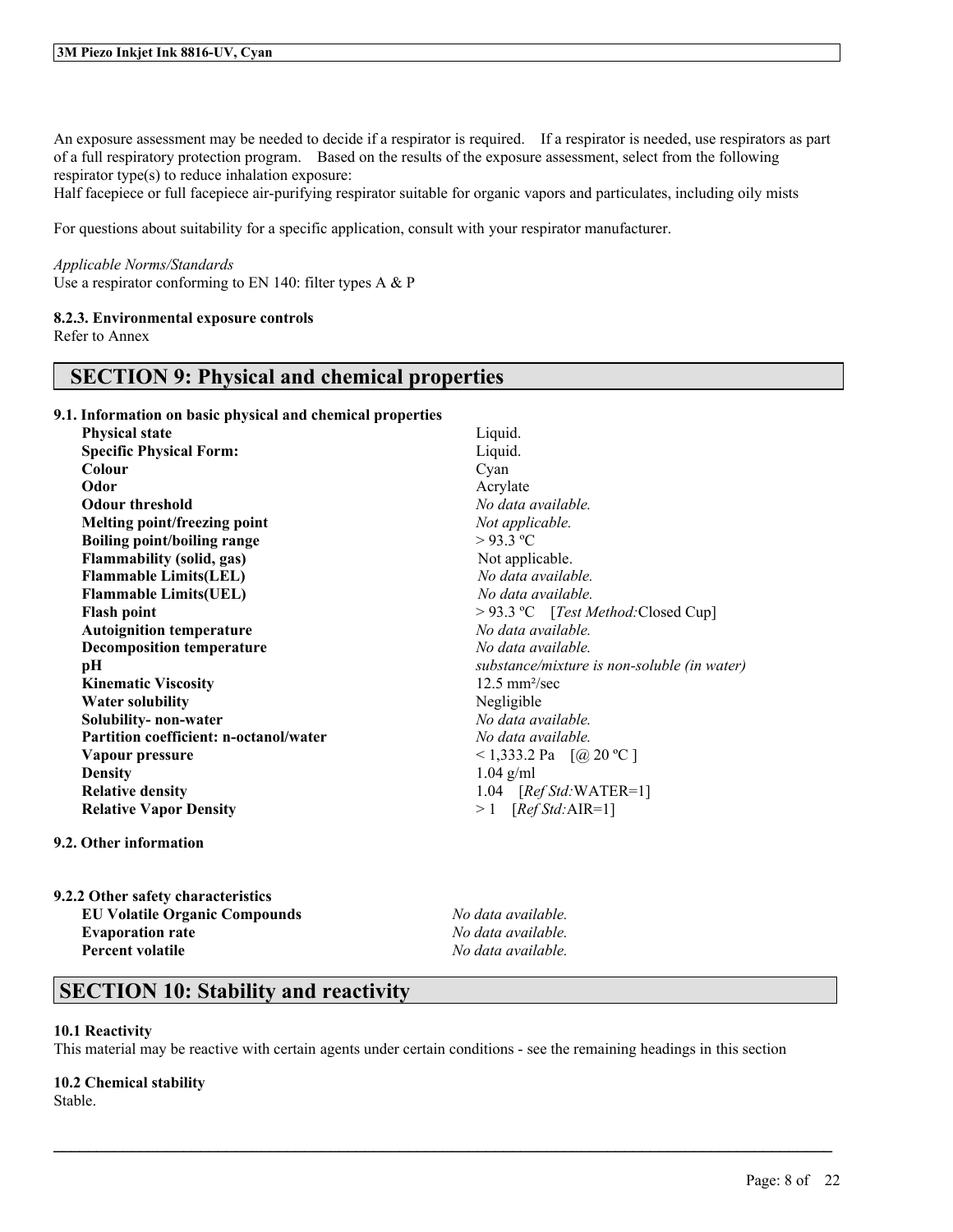#### **10.3 Possibility of hazardous reactions**

Hazardous polymerisation may occur. (Upon depletion of inhibitor or exposure to heat)

**10.4 Conditions to avoid** Light.

# **10.5 Incompatible materials**

Strong oxidising agents.

#### **10.6 Hazardous decomposition products Substance Condition**

None known.

Refer to section 5.2 for hazardous decomposition products during combustion.

# **SECTION 11: Toxicological information**

The information below may not agree with the EU material classification in Section 2 and/or the ingredient classifications in Section 3 if specific ingredient classifications are mandated by a competent authority. In addition, statements and data presented in Section 11 are based on UN GHS calculation rules and classifications derived from **internal hazard assessments.**

**11.1. Information on hazard classes as defined in Regulation (EC) No 1272/2008**

**Signs and Symptoms of Exposure**

#### Based on test data and/or information on the components, this material may produce the following health effects:

#### **Inhalation**

Respiratory tract irritation: Signs/symptoms may include cough, sneezing, nasal discharge, headache, hoarseness, and nose and throat pain. May cause additional health effects (see below).

#### **Skin contact**

Skin Irritation: Signs/symptoms may include localised redness, swelling, itching, dryness, cracking, blistering, and pain. Allergic skin reaction (non-photo induced): Signs/symptoms may include redness, swelling, blistering, and itching. May cause additional health effects (see below).

#### **Eye contact**

Corrosive (eye burns): Signs/symptoms may include cloudy appearance of the cornea, chemical burns, severe pain, tearing, ulcerations, significantly impaired vision or complete loss of vision.

#### **Ingestion**

May be harmful if swallowed.

Gastrointestinal corrosion: Signs/symptoms may include severe mouth, throat and abdominal pain, nausea, vomiting, and diarrhea; blood in the faeces and/or vomitus may also be seen. May cause additional health effects (see below).

#### **Additional Health Effects:**

#### **Prolonged or repeated exposure may cause target organ effects:**

Kidney/Bladder effects: Signs/symptoms may include changes in urine production, abdominal or lower back pain, increased protein in urine, increased blood urea nitrogen (BUN), blood in urine, and painful urination. Dermal effects: Signs/symptoms may include redness, itching, acne, or bumps on the skin.

 $\mathcal{L}_\mathcal{L} = \mathcal{L}_\mathcal{L} = \mathcal{L}_\mathcal{L} = \mathcal{L}_\mathcal{L} = \mathcal{L}_\mathcal{L} = \mathcal{L}_\mathcal{L} = \mathcal{L}_\mathcal{L} = \mathcal{L}_\mathcal{L} = \mathcal{L}_\mathcal{L} = \mathcal{L}_\mathcal{L} = \mathcal{L}_\mathcal{L} = \mathcal{L}_\mathcal{L} = \mathcal{L}_\mathcal{L} = \mathcal{L}_\mathcal{L} = \mathcal{L}_\mathcal{L} = \mathcal{L}_\mathcal{L} = \mathcal{L}_\mathcal{L}$ 

#### **Reproductive/Developmental Toxicity:**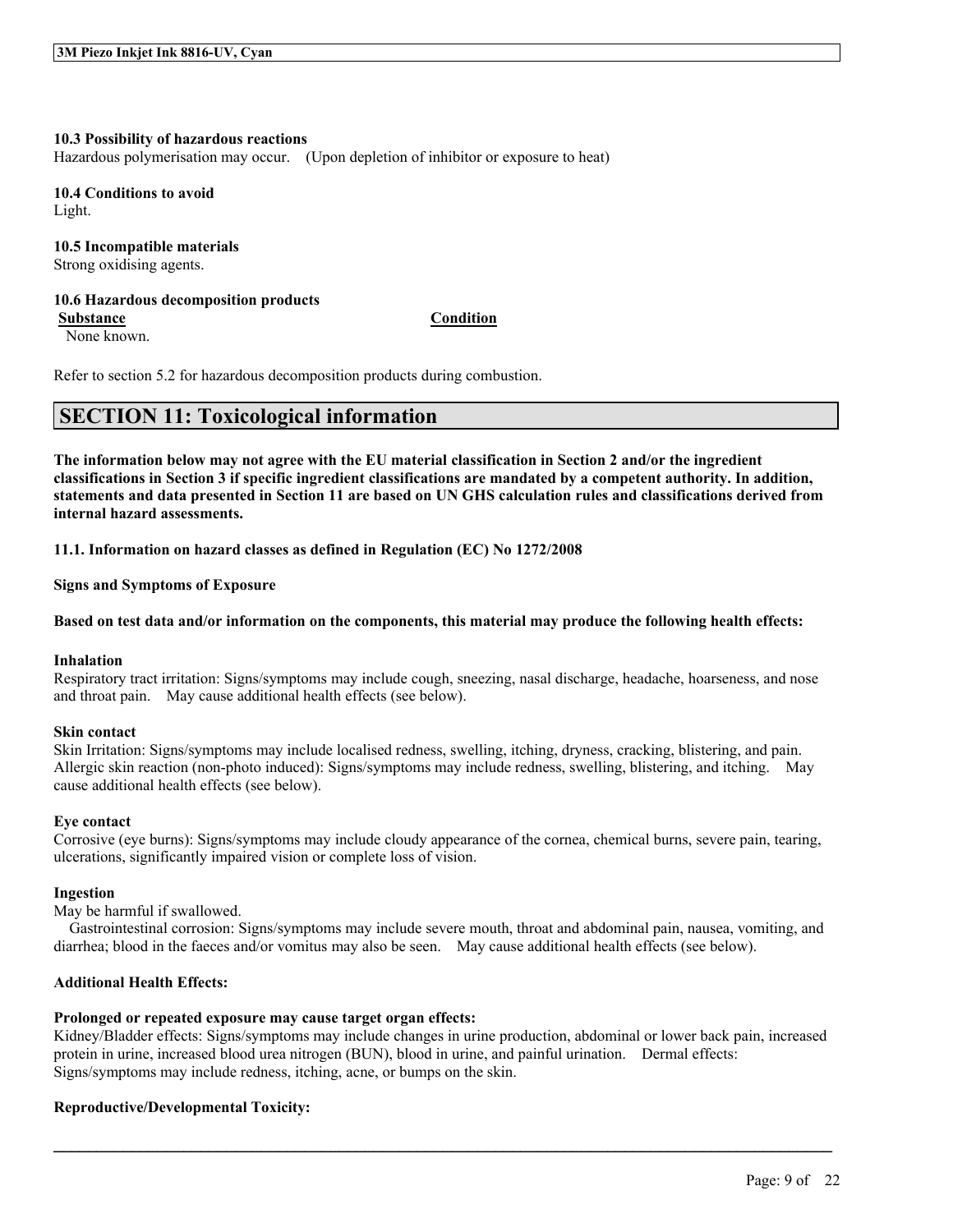### **3M Piezo Inkjet Ink 8816-UV, Cyan**

Contains a chemical or chemicals which can cause birth defects or other reproductive harm.

#### **Carcinogenicity:**

Contains a chemical or chemicals which can cause cancer.

### **Toxicological Data**

If a component is disclosed in section 3 but does not appear in a table below, either no data are available for that endpoint or the data are not sufficient for classification.

# **Acute Toxicity**

| Name                                                 | Route     | <b>Species</b> | Value                                              |
|------------------------------------------------------|-----------|----------------|----------------------------------------------------|
| Overall product                                      | Dermal    |                | No data available; calculated $ATE > 5,000$ mg/kg  |
| Overall product                                      | Ingestion |                | No data available; calculated ATE $>2,000 - 5,000$ |
|                                                      |           |                | mg/kg                                              |
| isooctyl acrylate                                    | Dermal    | Rabbit         | $LD50 > 2,000$ mg/kg                               |
| isooctyl acrylate                                    | Ingestion | Rat            | $LD50 > 5,000$ mg/kg                               |
| exo-1,7,7-trimethylbicyclo[2.2.1] hept-2-yl acrylate | Dermal    | Rabbit         | $LD50 > 5,000$ mg/kg                               |
| exo-1,7,7-trimethylbicyclo[2.2.1]hept-2-yl acrylate  | Ingestion | Rat            | LD50<br>$4,350$ mg/kg                              |
| Tetrahydrofurfuryl acrylate                          | Ingestion | Rat            | LD50<br>$882 \text{ mg/kg}$                        |
| hexamethylene diacrylate                             | Dermal    | Rabbit         | LD50<br>$3,636$ mg/kg                              |
| hexamethylene diacrylate                             | Ingestion | Rat            | $LD50 > 5,000$ mg/kg                               |
| 29H,31H-phthalocyaninato(2-)-N29,N30,N31,N32 copper  | Dermal    |                | LD50 estimated to be $> 5,000$ mg/kg               |
| 29H,31H-phthalocyaninato(2-)-N29,N30,N31,N32 copper  | Ingestion | Rat            | $10,000$ mg/kg<br>LD50                             |
| $dipheny I(2,4,6-trimethylbenzoyl)phosphine oxide$   | Dermal    | Professio      | LD50 estimated to be $> 5,000$ mg/kg               |
|                                                      |           | nal            |                                                    |
|                                                      |           | judgeme        |                                                    |
|                                                      |           | nt             |                                                    |
| $diphenyl(2,4,6-trimethylbenzoyl)phosphine oxide$    | Ingestion | Rat            | $LD50 > 5,000$ mg/kg                               |
| Benzophenone                                         | Dermal    | Rabbit         | LD50<br>$3,535$ mg/kg                              |
| Benzophenone                                         | Ingestion | Rat            | LD50<br>$1,900$ mg/kg                              |

 $ATE = acute$  toxicity estimate

### **Skin Corrosion/Irritation**

| Name                                                                                                                                                            | <b>Species</b>               | Value                     |
|-----------------------------------------------------------------------------------------------------------------------------------------------------------------|------------------------------|---------------------------|
| Overall product                                                                                                                                                 | Professio<br>nal<br>judgemen | Irritant                  |
| isooctyl acrylate                                                                                                                                               | In vitro<br>data             | No significant irritation |
| exo-1,7,7-trimethylbicyclo[2.2.1]hept-2-yl acrylate                                                                                                             | Rabbit                       | Minimal irritation        |
| Tetrahydrofurfuryl acrylate                                                                                                                                     | Rabbit                       | Corrosive                 |
| 2-Propenoic acid, 1.6-hexanedivl ester, polymer with 2-aminoethanol                                                                                             | similar<br>compoun<br>ds     | Irritant                  |
| 2-Propenoic acid, 2-hydroxyethyl ester, polymer with 5-isocyanato-1-<br>(isocyanatomethyl)-1.3.3-trimethylcyclohexane, 2-oxepanone and 2.2'-<br>oxybis[ethanol] | similar<br>compoun<br>ds     | Irritant                  |
| hexamethylene diacrylate                                                                                                                                        | Rabbit                       | Irritant                  |
| 29H, 31H-phthalocyaninato(2-)-N29, N30, N31, N32 copper                                                                                                         | Rabbit                       | No significant irritation |
| $dipheny$ $(2,4,6-trimethylbenzoyl)phosphine oxide$                                                                                                             | Rabbit                       | No significant irritation |
| Benzophenone                                                                                                                                                    | Rabbit                       | No significant irritation |

### **Serious Eye Damage/Irritation**

| Name                                                       | <b>Species</b>               | Value         |
|------------------------------------------------------------|------------------------------|---------------|
|                                                            |                              |               |
| isooctyl acrylate                                          | similar<br>health<br>hazards | Mild irritant |
| $exo-1,7,7-$ trimethylbicyclo $[2,2,1]$ hept-2-yl acrylate | Rabbit                       | Mild irritant |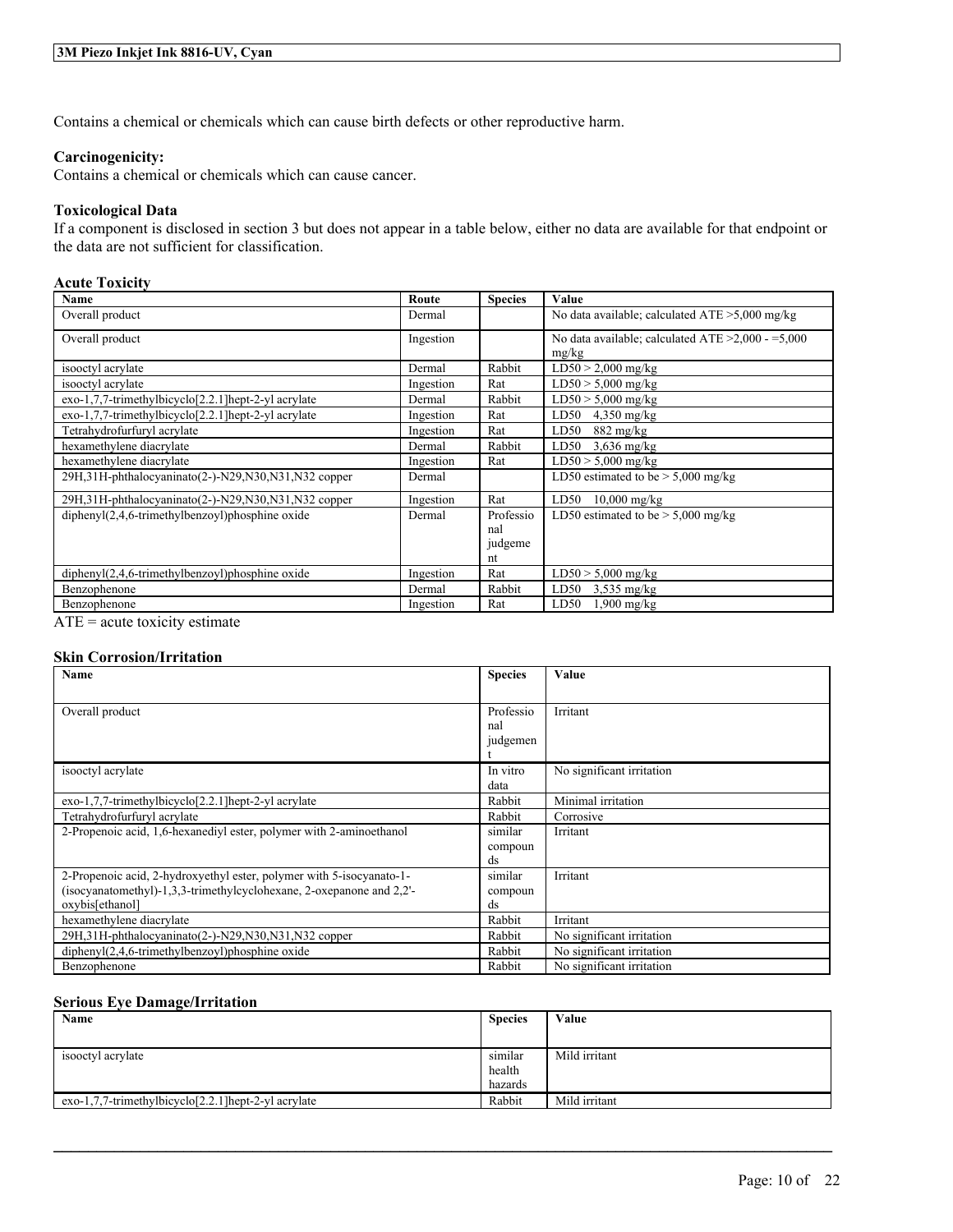# **3M Piezo Inkjet Ink 8816-UV, Cyan**

| Tetrahydrofurfuryl acrylate                                          | Rabbit  | Corrosive                 |
|----------------------------------------------------------------------|---------|---------------------------|
| 2-Propenoic acid, 1,6-hexanediyl ester, polymer with 2-aminoethanol  | similar | Severe irritant           |
|                                                                      | compoun |                           |
|                                                                      | ds      |                           |
| 2-Propenoic acid, 2-hydroxyethyl ester, polymer with 5-isocyanato-1- | similar | Severe irritant           |
| (isocyanatomethyl)-1,3,3-trimethylcyclohexane, 2-oxepanone and 2,2'- | compoun |                           |
| oxybis[ethanol]                                                      | ds      |                           |
| hexamethylene diacrylate                                             | Rabbit  | Moderate irritant         |
| 29H,31H-phthalocyaninato(2-)-N29,N30,N31,N32 copper                  | Rabbit  | No significant irritation |
| $diphenyl(2,4,6-trimethylbenzoyl)phosphine oxide$                    | Rabbit  | No significant irritation |
| Benzophenone                                                         | Rabbit  | Mild irritant             |
| Camphene                                                             | Rabbit  | Moderate irritant         |

### **Skin Sensitisation**

| Name                                                                | <b>Species</b> | Value          |
|---------------------------------------------------------------------|----------------|----------------|
|                                                                     |                |                |
| isooctyl acrylate                                                   | Mouse          | Sensitising    |
| exo-1,7,7-trimethylbicyclo[2.2.1]hept-2-yl acrylate                 | Mouse          | Sensitising    |
| Tetrahydrofurfuryl acrylate                                         | Professio      | Sensitising    |
|                                                                     | nal            |                |
|                                                                     | judgemen       |                |
|                                                                     |                |                |
| 2-Propenoic acid, 1,6-hexanediyl ester, polymer with 2-aminoethanol | similar        | Sensitising    |
|                                                                     | compoun        |                |
|                                                                     | ds             |                |
| hexamethylene diacrylate                                            | Guinea         | Sensitising    |
|                                                                     | pig            |                |
| 29H, 31H-phthalocyaninato(2-)-N29, N30, N31, N32 copper             | Human          | Not classified |
| diphenyl(2,4,6-trimethylbenzoyl)phosphine oxide                     | Mouse          | Sensitising    |
| Benzophenone                                                        | Guinea         | Not classified |
|                                                                     | pig            |                |

# **Respiratory Sensitisation**

For the component/components, either no data is currently available or the data is not sufficient for classification.

# **Germ Cell Mutagenicity**

| Name                                                       | Route    | Value                                                                           |
|------------------------------------------------------------|----------|---------------------------------------------------------------------------------|
|                                                            |          |                                                                                 |
| isooctyl acrylate                                          | In Vitro | Some positive data exist, but the data are not<br>sufficient for classification |
| $exo-1,7,7-$ trimethylbicyclo $[2.2.1]$ hept-2-yl acrylate | In Vitro | Not mutagenic                                                                   |
| Tetrahydrofurfuryl acrylate                                | In Vitro | Not mutagenic                                                                   |
| hexamethylene diacrylate                                   | In Vitro | Some positive data exist, but the data are not<br>sufficient for classification |
| 29H, 31H-phthalocyaninato(2-)-N29, N30, N31, N32 copper    | In Vitro | Not mutagenic                                                                   |
| $dipheny I(2,4,6-trimethylbenzoyl)phosphine oxide$         | In Vitro | Not mutagenic                                                                   |
| Benzophenone                                               | In Vitro | Not mutagenic                                                                   |
| Benzophenone                                               | In vivo  | Not mutagenic                                                                   |

### **Carcinogenicity**

| Name                                                    | Route     | <b>Species</b> | Value            |
|---------------------------------------------------------|-----------|----------------|------------------|
| isooctyl acrylate                                       | Dermal    | Mouse          | Not carcinogenic |
| hexamethylene diacrylate                                | Dermal    | Mouse          | Not carcinogenic |
| 29H, 31H-phthalocyaninato(2-)-N29, N30, N31, N32 copper | Ingestion | Mouse          | Not carcinogenic |
| Benzophenone                                            | Dermal    | Multiple       | Not carcinogenic |
|                                                         |           | animal         |                  |
|                                                         |           | species        |                  |
| Benzophenone                                            | Ingestion | Multiple       | Carcinogenic.    |
|                                                         |           | animal         |                  |
|                                                         |           | species        |                  |

 $\mathcal{L}_\mathcal{L} = \mathcal{L}_\mathcal{L} = \mathcal{L}_\mathcal{L} = \mathcal{L}_\mathcal{L} = \mathcal{L}_\mathcal{L} = \mathcal{L}_\mathcal{L} = \mathcal{L}_\mathcal{L} = \mathcal{L}_\mathcal{L} = \mathcal{L}_\mathcal{L} = \mathcal{L}_\mathcal{L} = \mathcal{L}_\mathcal{L} = \mathcal{L}_\mathcal{L} = \mathcal{L}_\mathcal{L} = \mathcal{L}_\mathcal{L} = \mathcal{L}_\mathcal{L} = \mathcal{L}_\mathcal{L} = \mathcal{L}_\mathcal{L}$ 

# **Reproductive Toxicity**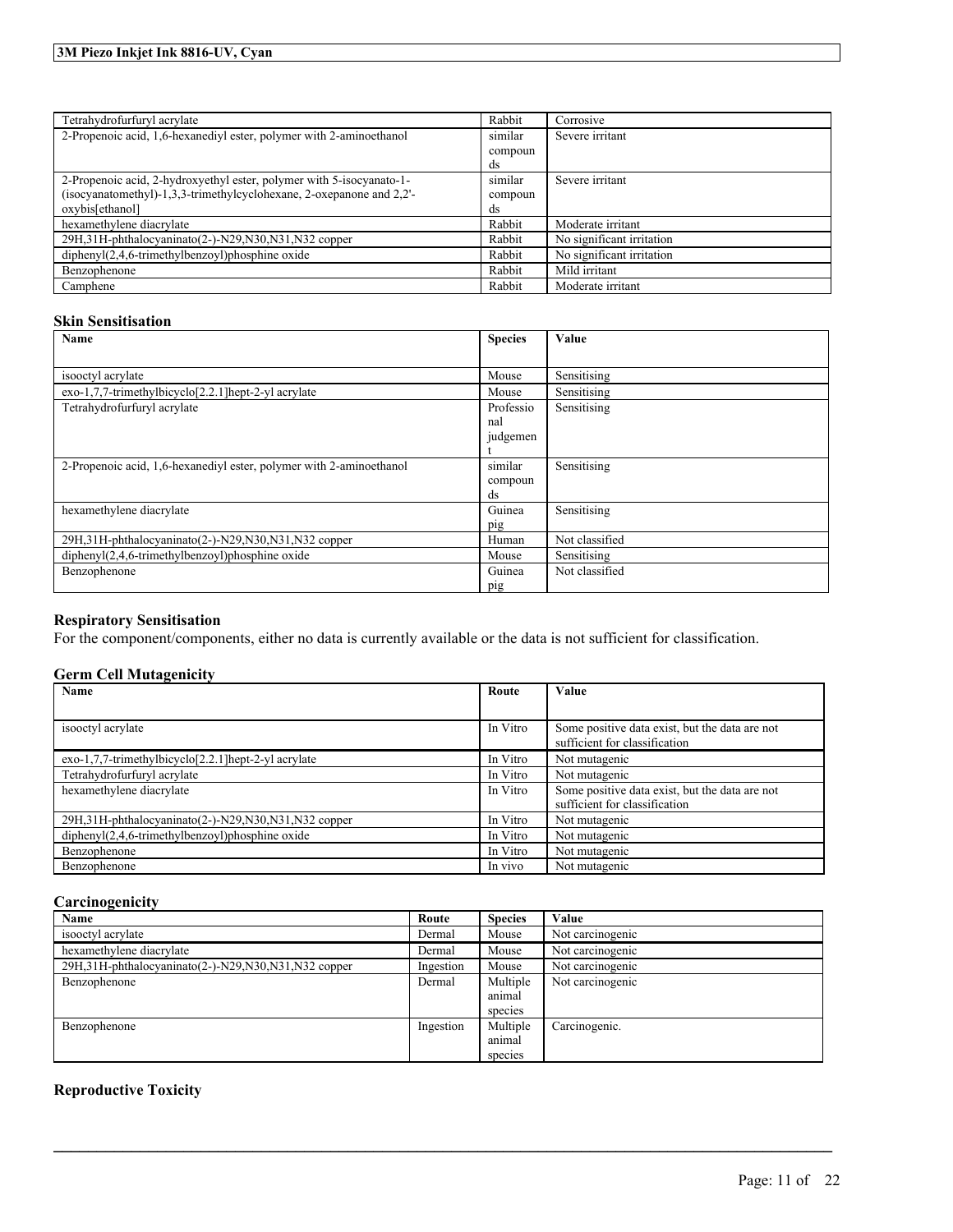# **Reproductive and/or Developmental Effects**

| Name                                                       | Route             | Value                                  | <b>Species</b> | <b>Test result</b>                 | <b>Exposure</b><br><b>Duration</b>    |
|------------------------------------------------------------|-------------------|----------------------------------------|----------------|------------------------------------|---------------------------------------|
| isooctyl acrylate                                          | Dermal            | Not classified for female reproduction | Rat            | <b>NOAEL 57</b><br>mg/kg/day       | premating $\&$<br>during<br>gestation |
| isooctyl acrylate                                          | Dermal            | Not classified for male reproduction   | Rat            | <b>NOAEL 57</b><br>mg/kg/day       | premating $\&$<br>during<br>gestation |
| isooctyl acrylate                                          | Dermal            | Not classified for development         | Rat            | <b>NOAEL 57</b><br>mg/kg/day       | premating $\&$<br>during<br>gestation |
| isooctyl acrylate                                          | Ingestion         | Not classified for development         | Rat            | <b>NOAEL</b><br>1.000<br>mg/kg/day | during<br>organogenesis               |
| exo-1,7,7-trimethylbicyclo[2.2.1]hept-2-yl<br>acrylate     | Ingestion         | Not classified for male reproduction   | Rat            | <b>NOAEL 500</b><br>mg/kg/day      | 31 days                               |
| $exo-1,7,7-trimethylbicyclo[2.2.1]hept-2-yl$<br>acrylate   | Ingestion         | Not classified for female reproduction | Rat            | <b>NOAEL 100</b><br>mg/kg/day      | premating<br>into lactation           |
| $exo-1,7,7-trimethylbicyclo[2.2.1]hept-2-yl$<br>acrylate   | Ingestion         | Not classified for development         | Rat            | <b>NOAEL 100</b><br>mg/kg/day      | premating<br>into lactation           |
| Tetrahydrofurfuryl acrylate                                | Ingestion         | Toxic to female reproduction           | Rat            | <b>NOAEL 50</b><br>mg/kg/day       | premating<br>into lactation           |
| Tetrahydrofurfuryl acrylate                                | Dermal            | Toxic to male reproduction             | Rat            | <b>NOAEL 100</b><br>mg/kg/day      | 90 days                               |
| Tetrahydrofurfuryl acrylate                                | Ingestion         | Toxic to male reproduction             | Rat            | <b>NOAEL 35</b><br>mg/kg/day       | 90 days                               |
| Tetrahydrofurfuryl acrylate                                | Inhalation        | Toxic to male reproduction             | Rat            | NOAEL 0.6<br>mg/l                  | 90 days                               |
| Tetrahydrofurfuryl acrylate                                | Ingestion         | Toxic to development                   | Rat            | <b>NOAEL 50</b><br>mg/kg/day       | premating<br>into lactation           |
| hexamethylene diacrylate                                   | Not<br>specified. | Not classified for development         | Rat            | <b>NOAEL 750</b><br>mg/kg/day      | during<br>organogenesis               |
| 29H,31H-phthalocyaninato(2-)-<br>N29, N30, N31, N32 copper | Ingestion         | Not classified for female reproduction | Rat            | <b>NOAEL</b><br>1,000<br>mg/kg/day | premating<br>into lactation           |
| 29H,31H-phthalocyaninato(2-)-<br>N29, N30, N31, N32 copper | Ingestion         | Not classified for male reproduction   | Rat            | <b>NOAEL</b><br>1,000<br>mg/kg/day | 42 days                               |
| 29H,31H-phthalocyaninato(2-)-<br>N29, N30, N31, N32 copper | Ingestion         | Not classified for development         | Rat            | <b>NOAEL</b><br>1,000<br>mg/kg/day | premating<br>into lactation           |
| diphenyl(2,4,6-trimethylbenzoyl)phosphine<br>oxide         | Ingestion         | Not classified for development         | Rat            | <b>NOAEL 150</b><br>mg/kg/day      | during<br>gestation                   |
| diphenyl(2,4,6-trimethylbenzoyl)phosphine<br>oxide         | Ingestion         | Toxic to female reproduction           | Rat            | <b>NOAEL 200</b><br>mg/kg/day      | premating<br>into lactation           |
| $diphenyl(2,4,6-trimethylbenzoyl)phosphine$<br>oxide       | Ingestion         | Toxic to male reproduction             | Rat            | <b>NOAEL 60</b><br>mg/kg/day       | 85 days                               |
| Benzophenone                                               | Ingestion         | Not classified for female reproduction | Rat            | <b>NOAEL 100</b><br>mg/kg/day      | 2 generation                          |
| Benzophenone                                               | Ingestion         | Not classified for male reproduction   | Rat            | <b>NOAEL 80</b><br>mg/kg/day       | 2 generation                          |
| Benzophenone                                               | Ingestion         | Not classified for development         | Rabbit         | <b>NOAEL 25</b><br>mg/kg/day       | during<br>gestation                   |

# **Target Organ(s)**

# **Specific Target Organ Toxicity - single exposure**

| Name                        | Route      | Target Organ(s)        | Value                            | <b>Species</b> | <b>Test result</b> | <b>Exposure</b> |
|-----------------------------|------------|------------------------|----------------------------------|----------------|--------------------|-----------------|
|                             |            |                        |                                  |                |                    | <b>Duration</b> |
| isooctyl acrylate           | Inhalation | respiratory irritation | Not classified                   | Human          | <b>NOAEL Not</b>   | occupational    |
|                             |            |                        |                                  |                | available          | exposure        |
| isooctyl acrylate           | Ingestion  | central nervous        | Not classified                   | Rat            | <b>NOAEL</b>       |                 |
|                             |            | system depression      |                                  |                | $5.000$ mg/kg      |                 |
| Tetrahydrofurfuryl acrylate | Inhalation | respiratory irritation | May cause respiratory irritation | Human          | <b>NOAEL Not</b>   |                 |
|                             |            |                        |                                  | and            | available          |                 |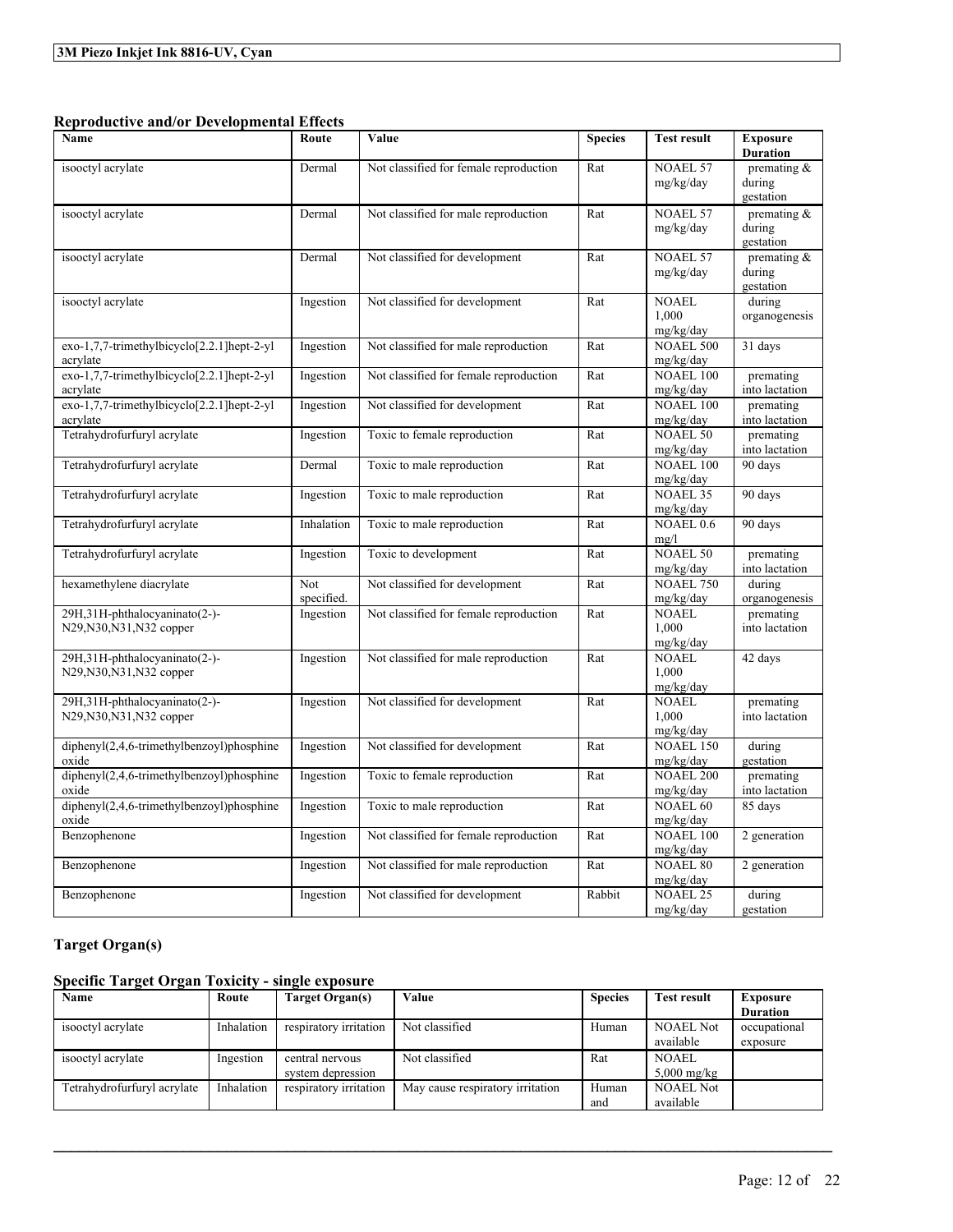|                            |            |                        |                                   | animal  |                  |  |
|----------------------------|------------|------------------------|-----------------------------------|---------|------------------|--|
| 2-Propenoic acid, 1,6-     | Inhalation | respiratory irritation | Some positive data exist, but the | similar | <b>NOAEL Not</b> |  |
| hexanediyl ester, polymer  |            |                        | data are not sufficient for       | health  | available        |  |
| with 2-aminoethanol        |            |                        | classification                    | hazards |                  |  |
| 2-Propenoic acid, 2-       | Inhalation | respiratory irritation | Some positive data exist, but the | similar | <b>NOAEL Not</b> |  |
| hydroxyethyl ester,        |            |                        | data are not sufficient for       | health  | available        |  |
| polymer with 5-isocyanato- |            |                        | classification                    | hazards |                  |  |
| 1-(isocyanatomethyl)-      |            |                        |                                   |         |                  |  |
| $1,3,3-$                   |            |                        |                                   |         |                  |  |
| trimethylcyclohexane, 2-   |            |                        |                                   |         |                  |  |
| oxepanone and 2,2'-        |            |                        |                                   |         |                  |  |
| oxybis[ethanol]            |            |                        |                                   |         |                  |  |
| hexamethylene diacrylate   | Inhalation | respiratory irritation | Some positive data exist, but the | Human   | <b>NOAEL Not</b> |  |
|                            |            |                        | data are not sufficient for       |         | available        |  |
|                            |            |                        | classification                    |         |                  |  |

# **Specific Target Organ Toxicity - repeated exposure**

| Name                                                                     | Route     | <b>Target Organ(s)</b>                                                                                                                                                                                                                      | Value                                                                  | <b>Species</b>                | <b>Test result</b>                 | <b>Exposure</b><br><b>Duration</b>   |
|--------------------------------------------------------------------------|-----------|---------------------------------------------------------------------------------------------------------------------------------------------------------------------------------------------------------------------------------------------|------------------------------------------------------------------------|-------------------------------|------------------------------------|--------------------------------------|
| isooctyl acrylate                                                        | Dermal    | heart   endocrine<br>system  <br>hematopoietic<br>system   liver  <br>immune system  <br>nervous system  <br>kidney and/or<br>bladder   respiratory<br>system                                                                               | Not classified                                                         | Rat                           | <b>NOAEL 57</b><br>mg/kg/day       | premating $&$<br>during<br>gestation |
| isooctyl acrylate                                                        | Ingestion | endocrine system  <br>liver   kidney and/or<br>bladder   heart  <br>bone, teeth, nails,<br>and/or hair  <br>hematopoietic<br>system   immune<br>system   muscles  <br>nervous system  <br>eyes   respiratory<br>system   vascular<br>system | Not classified                                                         | Rat                           | NOAEL 600<br>mg/kg/day             | 90 days                              |
| exo-1,7,7-<br>trimethylbicyclo <sup>[2.2.1]</sup> hep<br>t-2-yl acrylate | Ingestion | gastrointestinal tract<br>immune system  <br>kidney and/or<br>bladder   heart  <br>endocrine system  <br>hematopoietic<br>system   liver  <br>nervous system  <br>respiratory system                                                        | Not classified                                                         | Rat                           | <b>NOAEL 500</b><br>mg/kg/day      | 31 days                              |
| hexamethylene diacrylate                                                 | Dermal    | skin                                                                                                                                                                                                                                        | May cause damage to organs<br>though prolonged or repeated<br>exposure | Mouse                         | <b>LOAEL 70</b><br>mg/kg/day       | 80 weeks                             |
| 29H, 31H-<br>phthalocyaninato(2-)-<br>N29, N30, N31, N32 copper          | Ingestion | endocrine system  <br>hematopoietic<br>system   respiratory<br>system                                                                                                                                                                       | Not classified                                                         | Rat                           | <b>NOAEL</b><br>1,000<br>mg/kg/day | 28 days                              |
| 29H, 31H-<br>phthalocyaninato(2-)-<br>N29, N30, N31, N32 copper          | Ingestion | kidney and/or<br>bladder                                                                                                                                                                                                                    | Not classified                                                         | Multiple<br>animal<br>species | <b>NOAEL Not</b><br>available      | not available                        |
| diphenyl $(2, 4, 6$ -<br>trimethylbenzoyl)phosphin<br>e oxide            | Ingestion | skin   blood   liver  <br>kidney and/or<br>bladder   nervous<br>system                                                                                                                                                                      | Not classified                                                         | Rat                           | <b>NOAEL</b><br>1,000<br>mg/kg/day | 90 days                              |
| Benzophenone                                                             | Ingestion | kidney and/or<br>bladder                                                                                                                                                                                                                    | May cause damage to organs<br>though prolonged or repeated<br>exposure | Rat                           | <b>LOAEL 75</b><br>mg/kg/day       | 14 weeks                             |
| Benzophenone                                                             | Ingestion | heart<br>hematopoietic                                                                                                                                                                                                                      | Not classified                                                         | Rat                           | <b>NOAEL 850</b><br>mg/kg/day      | 14 weeks                             |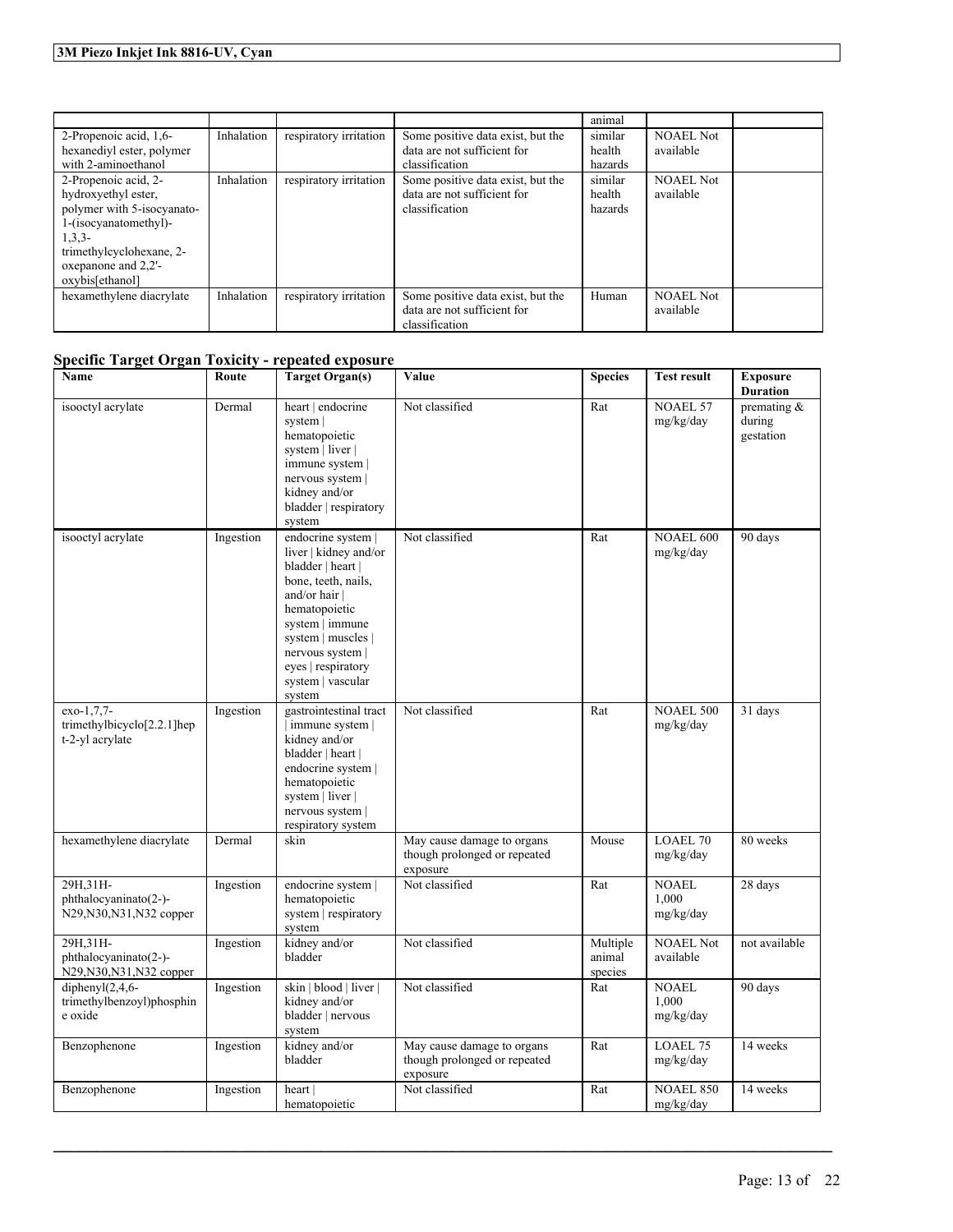| system   liver  <br>immune system |  |
|-----------------------------------|--|
| endocrine system                  |  |
| bone, teeth, nails,               |  |
| and/or hair   nervous             |  |
| system   eyes                     |  |
| respiratory system                |  |

### **Aspiration Hazard**

For the component/components, either no data is currently available or the data is not sufficient for classification.

### Please contact the address or phone number listed on the first page of the SDS for additional toxicological information **on this material and/or its components.**

### **11.2. Information on other hazards**

This material does not contain any substances that are assessed to be an endocrine disruptor for human health.

# **SECTION 12: Ecological information**

The information below may not agree with the EU material classification in Section 2 and/or the ingredient classifications in Section 3 if specific ingredient classifications are mandated by a competent authority. In addition, statements and data presented in Section 12 are based on UN GHS calculation rules and classifications derived from **3M assessments.**

# **12.1. Toxicity**

No product test data available.

| <b>Material</b>                                                | CAS#       | Organism         | <b>Type</b>  | <b>Exposure</b> | <b>Test endpoint</b> | <b>Test result</b>  |
|----------------------------------------------------------------|------------|------------------|--------------|-----------------|----------------------|---------------------|
| exo-1,7,7-<br>trimethylbicyclo $[2.2.1]$<br>hept-2-yl acrylate | 5888-33-5  | Green algae      | Experimental | 72 hours        | EC50                 | $1.98$ mg/l         |
| exo-1,7,7-<br>trimethylbicyclo $[2.2.1]$<br>hept-2-yl acrylate | 5888-33-5  | Zebra Fish       | Experimental | 96 hours        | LC50                 | $0.704$ mg/l        |
| exo-1.7.7-<br>trimethylbicyclo[2.2.1]<br>hept-2-yl acrylate    | 5888-33-5  | Green algae      | Experimental | 72 hours        | <b>NOEC</b>          | $0.405$ mg/l        |
| exo-1,7,7-<br>trimethylbicyclo $[2.2.1]$<br>hept-2-yl acrylate | 5888-33-5  | Water flea       | Experimental | 21 days         | <b>NOEC</b>          | $0.092$ mg/l        |
| isooctyl acrylate                                              | 29590-42-9 | Green algae      | Estimated    | 72 hours        | <b>EC50</b>          | $0.535$ mg/l        |
| isooctyl acrylate                                              | 29590-42-9 | Fathead minnow   | Experimental | 96 hours        | LC50                 | $0.67$ mg/l         |
| isooctyl acrylate                                              | 29590-42-9 | Water flea       | Experimental | 48 hours        | <b>EC50</b>          | $0.4$ mg/l          |
| isooctyl acrylate                                              | 29590-42-9 | Water flea       | Experimental | 21 days         | <b>NOEC</b>          | $0.065$ mg/l        |
| isooctyl acrylate                                              | 29590-42-9 | Activated sludge | Experimental | 3 hours         | <b>EC50</b>          | $>1,000$ mg/l       |
| Tetrahydrofurfuryl<br>acrylate                                 | 2399-48-6  | Activated sludge | Experimental | 3 hours         | <b>EC50</b>          | 263.7 mg/l          |
| Tetrahydrofurfuryl<br>acrylate                                 | 2399-48-6  | Green algae      | Experimental | 72 hours        | <b>EC50</b>          | $3.92$ mg/l         |
| Tetrahydrofurfuryl<br>acrylate                                 | 2399-48-6  | Water flea       | Experimental | 48 hours        | <b>EC50</b>          | $37.7 \text{ mg}/1$ |
| Tetrahydrofurfuryl<br>acrylate                                 | 2399-48-6  | Zebra Fish       | Experimental | 96 hours        | LC50                 | $7.32 \text{ mg}/1$ |
| Tetrahydrofurfuryl<br>acrylate                                 | 2399-48-6  | Green algae      | Experimental | 72 hours        | EC10                 | $2.48$ mg/l         |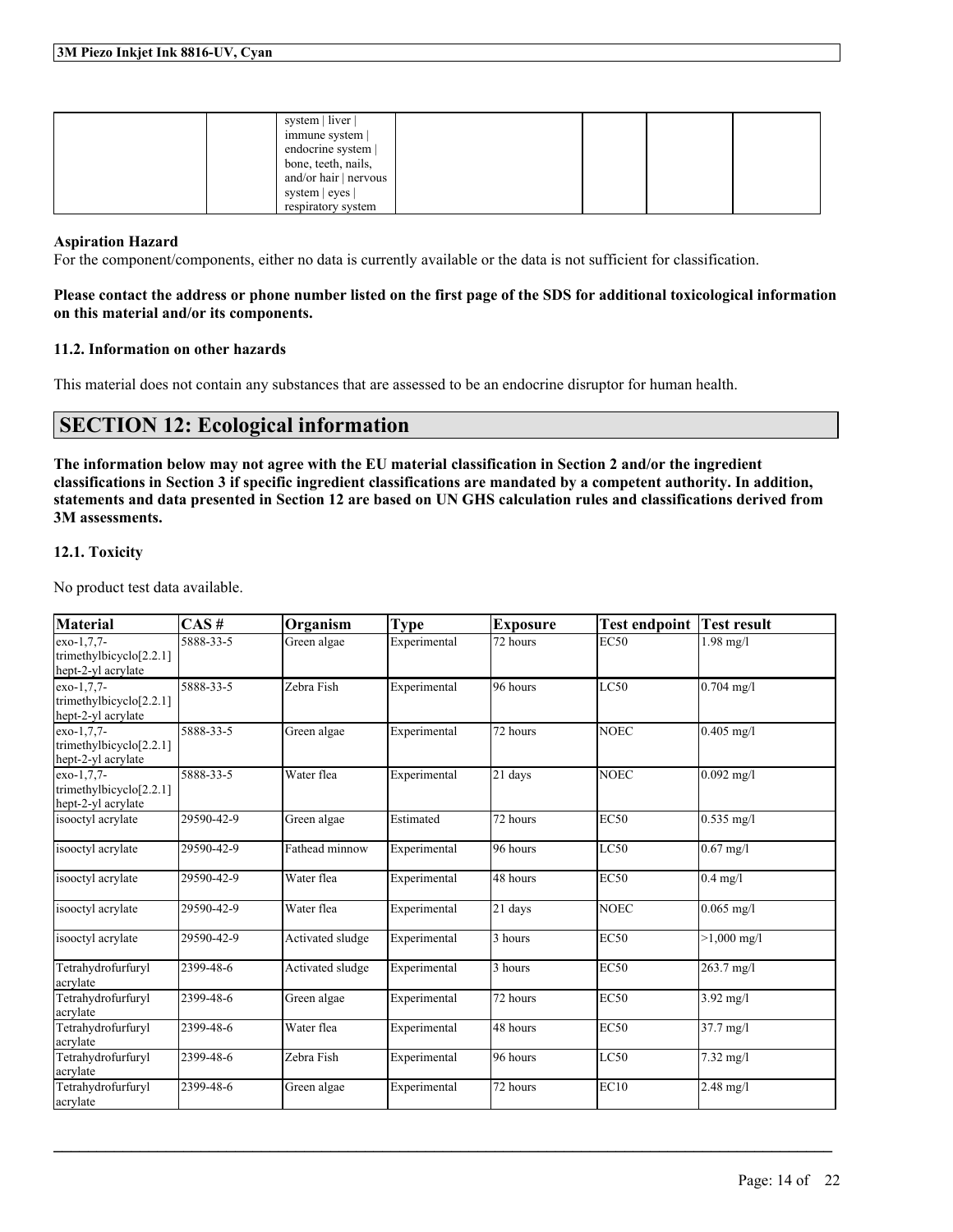| hexamethylene<br>diacrylate                                                                                                                                                             | 13048-33-4     | Green algae      | Experimental                                                | 72 hours   | <b>EC50</b> | $2.33$ mg/l        |
|-----------------------------------------------------------------------------------------------------------------------------------------------------------------------------------------|----------------|------------------|-------------------------------------------------------------|------------|-------------|--------------------|
| hexamethylene<br>diacrylate                                                                                                                                                             | 13048-33-4     | Medaka           | Experimental                                                | 96 hours   | LC50        | $0.38$ mg/l        |
| hexamethylene<br>diacrylate                                                                                                                                                             | 13048-33-4     | Water flea       | Experimental                                                | 48 hours   | <b>EC50</b> | $2.7$ mg/l         |
| hexamethylene<br>diacrylate                                                                                                                                                             | 13048-33-4     | Green algae      | Experimental                                                | 72 hours   | <b>NOEC</b> | $0.9$ mg/l         |
| hexamethylene<br>diacrylate                                                                                                                                                             | 13048-33-4     | Medaka           | Experimental                                                | 39 days    | <b>NOEC</b> | $0.072$ mg/l       |
| hexamethylene<br>diacrylate                                                                                                                                                             | 13048-33-4     | Water flea       | Experimental                                                | 21 days    | <b>NOEC</b> | $0.14$ mg/l        |
| hexamethylene<br>diacrylate                                                                                                                                                             | 13048-33-4     | Activated sludge | Experimental                                                | 30 minutes | EC50        | 270 mg/l           |
| 2-Propenoic acid, 1,6-<br>hexanediyl ester,<br>polymer with 2-<br>aminoethanol                                                                                                          | 67906-98-3     |                  | Data not available<br>or insufficient for<br>classification |            |             | N/A                |
| 2-Propenoic acid, 2-<br>hydroxyethyl ester,<br>polymer with 5-<br>isocyanato-1-<br>(isocyanatomethyl)-<br>$1,3,3-$<br>trimethylcyclohexane,<br>2-oxepanone and 2,2'-<br>oxybis[ethanol] | 72162-39-1     |                  | Data not available<br>or insufficient for<br>classification |            |             | N/A                |
| diphenyl $(2,4,6-$<br>trimethylbenzoyl)phosp<br>hine oxide                                                                                                                              | 75980-60-8     | Activated sludge | Experimental                                                | 3 hours    | EC20        | $>1,000$ mg/l      |
| diphenyl $(2, 4, 6$ -<br>trimethylbenzoyl)phosp<br>hine oxide                                                                                                                           | 75980-60-8     | Common Carp      | Experimental                                                | 96 hours   | LC50        | $1.4$ mg/l         |
| diphenyl $(2,4,6-$<br>trimethylbenzoyl)phosp<br>hine oxide                                                                                                                              | 75980-60-8     | Green algae      | Experimental                                                | 72 hours   | EC50        | $>2.01$ mg/l       |
| diphenyl $(2, 4, 6$ -<br>trimethylbenzoyl)phosp<br>hine oxide                                                                                                                           | 75980-60-8     | Water flea       | Experimental                                                | $48$ hours | EC50        | $3.53$ mg/l        |
| diphenyl $(2, 4, 6$ -<br>trimethylbenzoyl)phosp<br>hine oxide                                                                                                                           | 75980-60-8     | Green algae      | Experimental                                                | 72 hours   | EC10        | $1.56$ mg/l        |
| Benzophenone                                                                                                                                                                            | $119-61-9$     | Fathead minnow   | Experimental                                                | 96 hours   | LC50        | $10.89$ mg/l       |
| Benzophenone                                                                                                                                                                            | 119-61-9       | Green algae      | Experimental                                                | 72 hours   | EC50        | $3.5$ mg/l         |
| Benzophenone                                                                                                                                                                            | $119-61-9$     | Water flea       | Experimental                                                | 48 hours   | <b>EC50</b> | $6.8 \text{ mg}/l$ |
| Benzophenone                                                                                                                                                                            | $119-61-9$     | Fathead minnow   | Experimental                                                | 7 days     | NOEC        | $2.1$ mg/l         |
| Benzophenone                                                                                                                                                                            | 119-61-9       | Green algae      | Experimental                                                | 72 hours   | <b>NOEC</b> | $1$ mg/ $1$        |
| Benzophenone                                                                                                                                                                            | 119-61-9       | Water flea       | Experimental                                                | 21 days    | <b>NOEC</b> | $0.2$ mg/l         |
| 29H, 31H-<br>phthalocyaninato(2-)-<br>N29, N30, N31, N32<br>copper                                                                                                                      | $147 - 14 - 8$ | Green algae      | Estimated                                                   | 72 hours   | <b>EC50</b> | $>100$ mg/l        |
| 29H, 31H-<br>phthalocyaninato(2-)-<br>N29, N30, N31, N32<br>copper                                                                                                                      | $147 - 14 - 8$ | Water flea       | Estimated                                                   | 48 hours   | EC50        | $>500$ mg/l        |
| 29H, 31H-<br>phthalocyaninato(2-)-<br>N29, N30, N31, N32<br>copper                                                                                                                      | $147 - 14 - 8$ | Activated sludge | Experimental                                                | 30 minutes | EC20        | 750 mg/l           |
| 29H, 31H-<br>phthalocyaninato(2-)-                                                                                                                                                      | $147 - 14 - 8$ | Bacteria         | Experimental                                                | 30 minutes | EC10        | $>10,000$ mg/l     |
|                                                                                                                                                                                         |                |                  |                                                             |            |             |                    |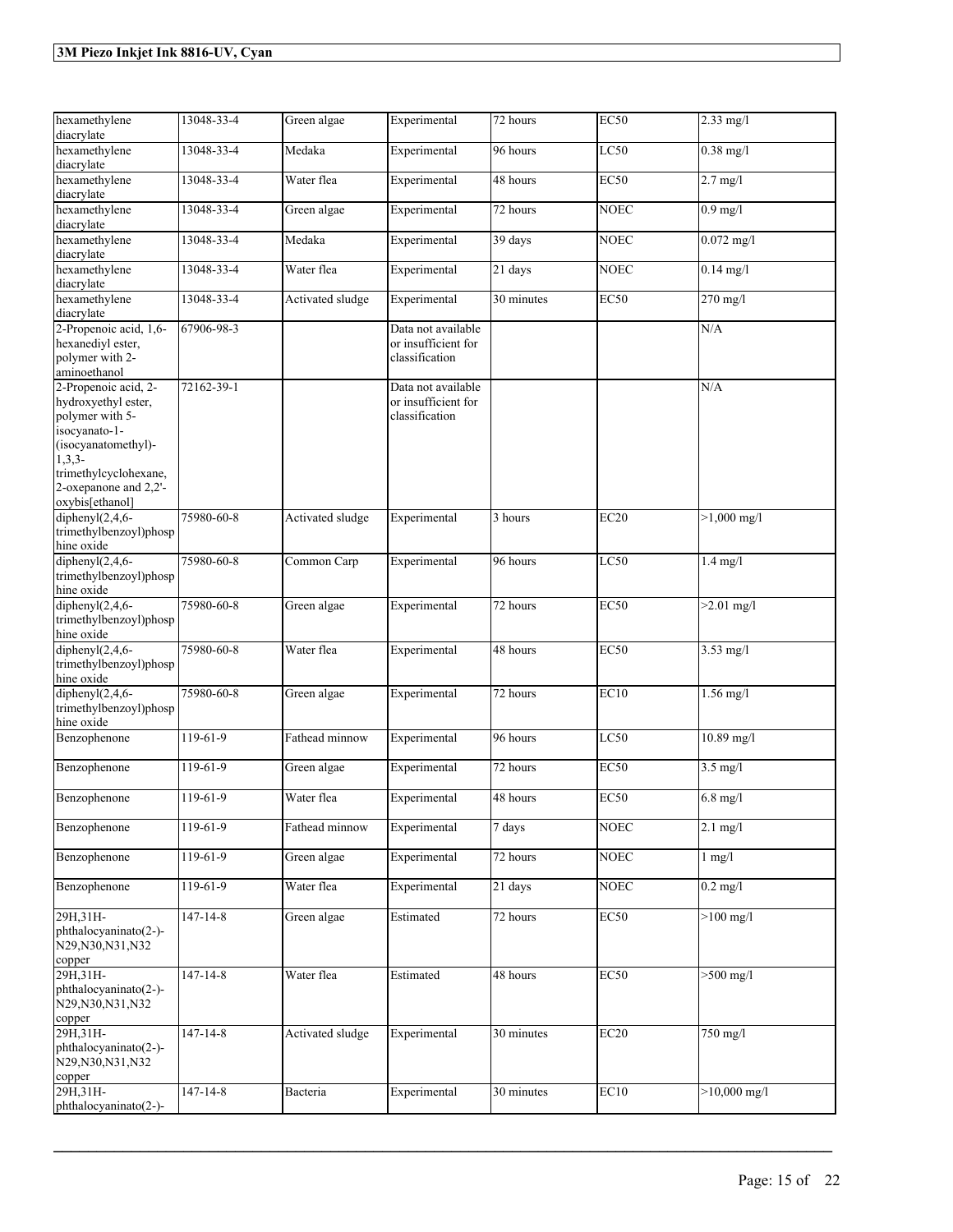| N29, N30, N31, N32<br>copper                                       |                |                      |              |          |             |                      |
|--------------------------------------------------------------------|----------------|----------------------|--------------|----------|-------------|----------------------|
| 29H, 31H-<br>phthalocyaninato(2-)-<br>N29, N30, N31, N32<br>copper | $147 - 14 - 8$ | Rainbow trout        | Experimental | 96 hours | LC50        | 355.6 mg/l           |
| 29H, 31H-<br>phthalocyaninato(2-)-<br>N29, N30, N31, N32<br>copper | $147 - 14 - 8$ | Green algae          | Estimated    | 72 hours | EC10        | $100$ mg/l           |
| 29H, 31H-<br>phthalocyaninato(2-)-<br>N29, N30, N31, N32<br>copper | $147 - 14 - 8$ | Water flea           | Estimated    | 21 days  | <b>NOEC</b> | $>=1$ mg/l           |
| Camphene                                                           | 79-92-5        | Activated sludge     | Experimental | 3 hours  | EC10        | 490.3 mg/l           |
| Camphene                                                           | 79-92-5        | Green algae          | Experimental | 72 hours | EC50        | $1.75 \text{ mg}/1$  |
| Camphene                                                           | 79-92-5        | Sheepshead<br>Minnow | Experimental | 96 hours | LC50        | $1.9$ mg/l           |
| Camphene                                                           | 79-92-5        | Water flea           | Experimental | 48 hours | EC50        | $0.72 \text{ mg}$ /1 |
| Camphene                                                           | 79-92-5        | Zebra Fish           | Experimental | 96 hours | LC50        | $0.72 \text{ mg/l}$  |
| Camphene                                                           | 79-92-5        | Green algae          | Experimental | 72 hours | <b>NOEC</b> | $0.07$ mg/l          |

# **12.2. Persistence and degradability**

| <b>Material</b>                                                                                                                                                                  | <b>CAS Nbr</b> | <b>Test type</b>                  | <b>Duration</b> | <b>Study Type</b>                | <b>Test result</b>                                                  | Protocol                                                 |
|----------------------------------------------------------------------------------------------------------------------------------------------------------------------------------|----------------|-----------------------------------|-----------------|----------------------------------|---------------------------------------------------------------------|----------------------------------------------------------|
| $exo-1,7,7-$<br>trimethylbicyclo[2.2.1]hept-<br>2-yl acrylate                                                                                                                    | 5888-33-5      | Experimental<br>Biodegradation    | 28 days         | CO2 evolution                    | 57 % weight                                                         | OECD 310 CO2 Headspace                                   |
| isooctyl acrylate                                                                                                                                                                | 29590-42-9     | Experimental<br>Biodegradation    | 28 days         | <b>BOD</b>                       | OD                                                                  | 93 %BOD/ThB OECD 301D - Closed bottle<br>test            |
| Tetrahydrofurfuryl acrylate                                                                                                                                                      | 2399-48-6      | Experimental<br>Bioconcentration  |                 | Log Kow                          | 0.81                                                                | Non-standard method                                      |
| Tetrahydrofurfuryl acrylate                                                                                                                                                      | 2399-48-6      | Experimental<br>Biodegradation    | 28 days         | <b>BOD</b>                       | <b>BOD</b>                                                          | 77.7 %BOD/Th OECD 301F - Manometric<br>respirometry      |
| hexamethylene diacrylate                                                                                                                                                         | 13048-33-4     | Estimated<br>Photolysis           |                 | Photolytic half-life<br>(in air) | 1 days (t $1/2$ )                                                   | <b>Episuite™</b>                                         |
| hexamethylene diacrylate                                                                                                                                                         | 13048-33-4     | Experimental<br>Biodegradation    | 28 days         | CO <sub>2</sub> evolution        | 60-70 %CO <sub>2</sub><br>evolution/THC<br>O <sub>2</sub> evolution | ISO 14593 Inorg C<br>Headspace                           |
| 2-Propenoic acid, 1,6-<br>hexanediyl ester, polymer<br>with 2-aminoethanol                                                                                                       | 67906-98-3     | Data not availbl-<br>insufficient | N/A             | N/A                              | N/A                                                                 | N/A                                                      |
| 2-Propenoic acid, 2-<br>hydroxyethyl ester, polymer<br>with 5-isocyanato-1-<br>$(isocyanatomethyl)-1,3,3-$<br>trimethylcyclohexane, 2-<br>oxepanone and 2,2'-<br>oxybis[ethanol] | 72162-39-1     | Data not availbl-<br>insufficient | N/A             | N/A                              | N/A                                                                 | N/A                                                      |
| diphenyl $(2,4,6-$<br>trimethylbenzoyl)phosphine<br>oxide                                                                                                                        | 75980-60-8     | Experimental<br>Biodegradation    | 28 days         | <b>BOD</b>                       | <b>BOD</b>                                                          | $\leq$ 10 %BOD/Th OECD 301F - Manometric<br>respirometry |
| Benzophenone                                                                                                                                                                     | 119-61-9       | Experimental<br>Biodegradation    | 28 days         | <b>BOD</b>                       | 66-<br>84 %BOD/ThB respirometry<br>OD                               | OECD 301F - Manometric                                   |
| 29H.31H-<br>phthalocyaninato(2-)-<br>N29, N30, N31, N32 copper                                                                                                                   | $147 - 14 - 8$ | Experimental<br>Biodegradation    | 28 days         | <b>BOD</b>                       | $<$ 1 % weight                                                      | OECD 301F - Manometric<br>respirometry                   |
| Camphene                                                                                                                                                                         | 79-92-5        | Experimental<br>Photolysis        |                 | Photolytic half-life<br>(in air) | $7.2$ hours (t)<br>1/2)                                             | Non-standard method                                      |
| Camphene                                                                                                                                                                         | 79-92-5        | Experimental<br>Biodegradation    | 28 days         | <b>BOD</b>                       | 2%BOD/ThB<br>lod                                                    | OECD 301C - MITI test (I)                                |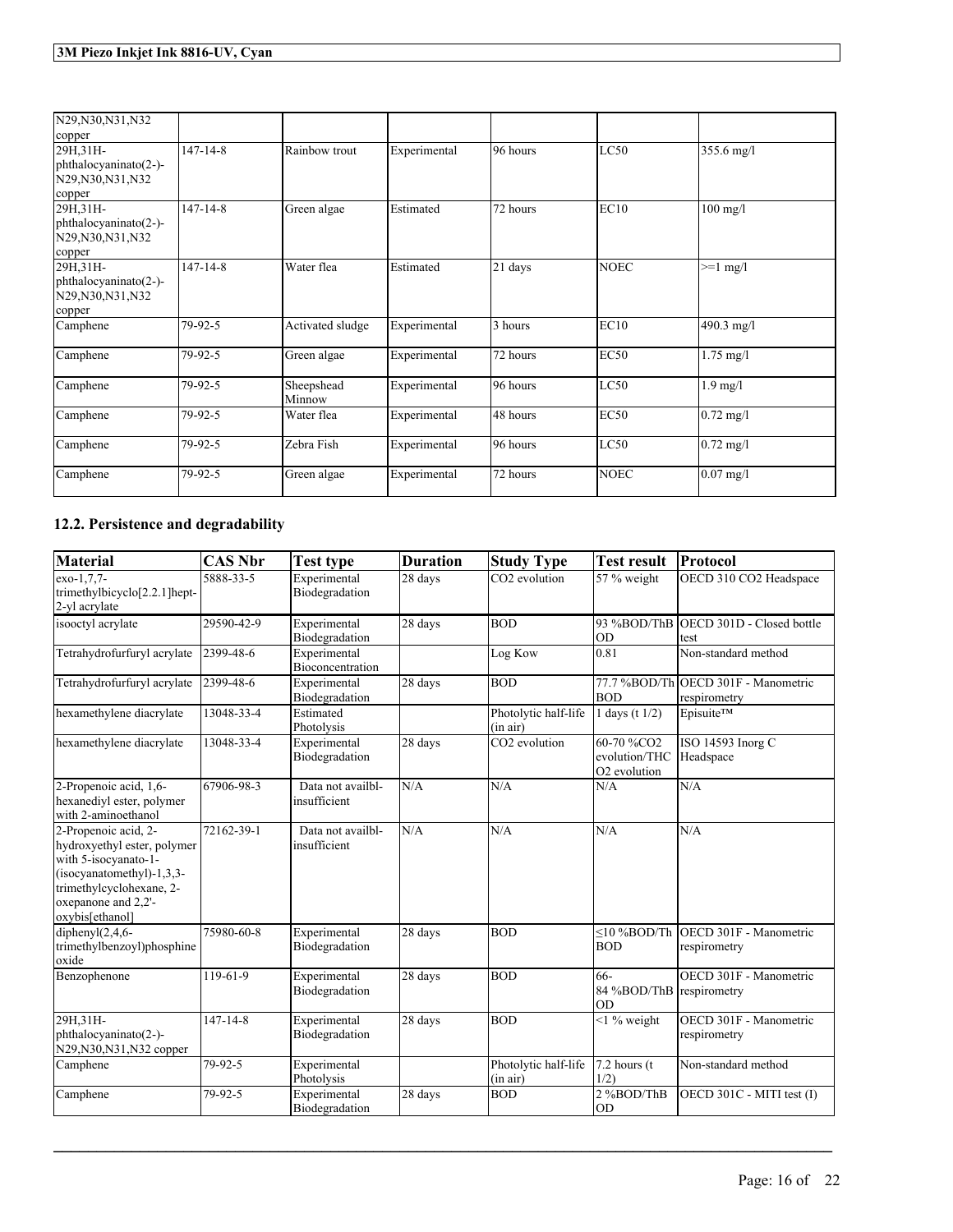### **12.3 : Bioaccumulative potential**

| <b>Material</b>                                                                                                                                                                       | Cas No.        | <b>Test type</b>                                            | <b>Duration</b> | <b>Study Type</b>                | <b>Test result</b> | Protocol                                                         |
|---------------------------------------------------------------------------------------------------------------------------------------------------------------------------------------|----------------|-------------------------------------------------------------|-----------------|----------------------------------|--------------------|------------------------------------------------------------------|
| exo-1,7,7-<br>trimethylbicyclo <sup>[2.2.1]</sup> hept<br>-2-yl acrylate                                                                                                              | 5888-33-5      | <b>Estimated BCF -</b><br>Other                             | 56 hours        | Bioaccumulation<br>factor        | 37                 | <b>OECD 305E -</b><br>Bioaccumulation flow-<br>through fish test |
| isooctyl acrylate                                                                                                                                                                     | 29590-42-9     | Estimated<br>Bioconcentration                               |                 | <b>Bioaccumulation</b><br>factor | 120-940            | Catalogic™                                                       |
| isooctyl acrylate                                                                                                                                                                     | 29590-42-9     | Experimental<br><b>Bioconcentration</b>                     |                 | Log Kow                          | 4.6                |                                                                  |
| hexamethylene diacrylate                                                                                                                                                              | 13048-33-4     | Experimental<br>Bioconcentration                            |                 | Log Kow                          | 2.81               |                                                                  |
| 2-Propenoic acid, 1,6-<br>hexanediyl ester, polymer<br>with 2-aminoethanol                                                                                                            | 67906-98-3     | Data not available<br>or insufficient for<br>classification | N/A             | N/A                              | N/A                | N/A                                                              |
| 2-Propenoic acid, 2-<br>hydroxyethyl ester,<br>polymer with 5-isocyanato-<br>1-(isocyanatomethyl)-<br>$1,3,3$ -<br>trimethylcyclohexane, 2-<br>oxepanone and 2,2'-<br>oxybis[ethanol] | 72162-39-1     | Data not available<br>or insufficient for<br>classification | N/A             | N/A                              | N/A                | N/A                                                              |
| diphenyl $(2,4,6-$<br>trimethylbenzoyl)phosphin<br>e oxide                                                                                                                            | 75980-60-8     | Experimental BCF -<br>Carp                                  | $56$ days       | Bioaccumulation<br>factor        | $<$ 40             |                                                                  |
| Benzophenone                                                                                                                                                                          | 119-61-9       | Experimental BCF -<br>Fish                                  | 56 days         | Bioaccumulation<br>factor        | <12                |                                                                  |
| 29H, 31H-<br>phthalocyaninato(2-)-<br>N29, N30, N31, N32 copper                                                                                                                       | $147 - 14 - 8$ | Experimental BCF -<br>Carp                                  | 42 days         | Bioaccumulation<br>factor        | <3.6               | <b>OECD 305E -</b><br>Bioaccumulation flow-<br>through fish test |
| Camphene                                                                                                                                                                              | 79-92-5        | Experimental BCF -<br>Carp                                  | $56$ days       | <b>Bioaccumulation</b><br>factor | 606-1290           | OECD 305C-Bioaccum<br>degree fish                                |

# **12.4. Mobility in soil**

| <b>Material</b>          | 'Cas No.    | Test type                             | <b>Study Type</b> | Test result    | Protocol              |
|--------------------------|-------------|---------------------------------------|-------------------|----------------|-----------------------|
| isooctyl acrylate        | 129590-42-9 | Experimental<br>Mobility in Soil      | Koc               | $1,500$ $1/kg$ |                       |
| hexamethylene diacrylate | 13048-33-4  | <b>IEstimated</b><br>Mobility in Soil | Koc               | $220$ l/kg     | Episuite <sup>™</sup> |

### **12.5. Results of the PBT and vPvB assessment**

This material does not contain any substances that are assessed to be a PBT or vPvB

# **12.6. Endocrine disrupting properties**

This material does not contain any substances that are assessed to be an endocrine disruptor for environmental effects

# **12.7. Other adverse effects**

No information available.

# **SECTION 13: Disposal considerations**

### **13.1 Waste treatment methods**

Dispose of contents/ container in accordance with the local/regional/national/international regulations.

Dispose of waste product in a permitted industrial waste facility. As a disposal alternative, incinerate in a permitted waste incineration facility. Proper destruction may require the use of additional fuel during incineration processes. Empty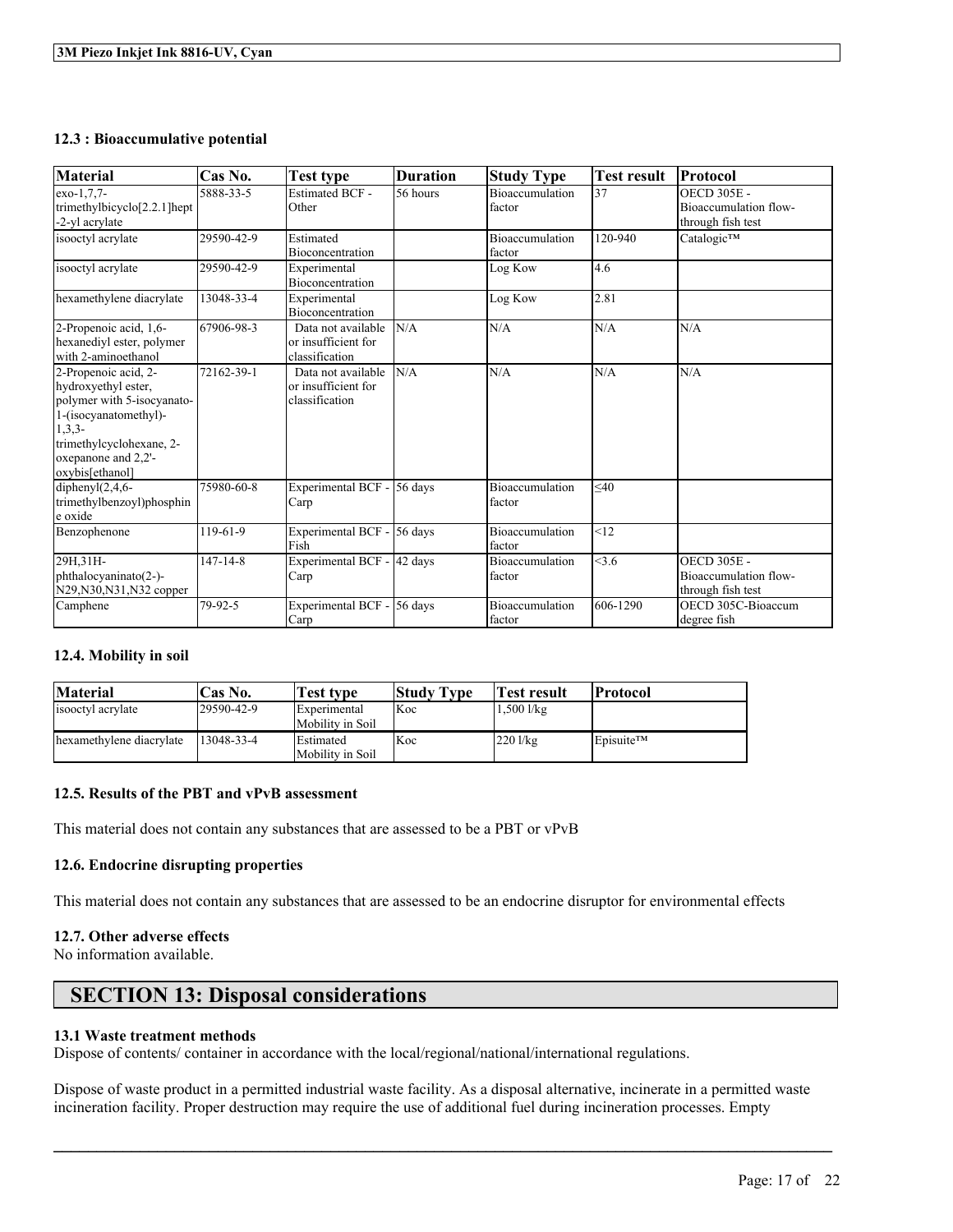drums/barrels/containers used for transporting and handling hazardous chemicals (chemical substances/mixtures/preparations classified as Hazardous as per applicable regulations) shall be considered, stored, treated  $\&$  disposed of as hazardous wastes unless otherwise defined by applicable waste regulations. Consult with the respective regulating authorities to determine the available treatment and disposal facilities.

The coding of a waste stream is based on the application of the product by the consumer. Since this is out of the control of 3M, no waste code(s) for products after use will be provided. Please refer to the European Waste Code (EWC - 2000/532/EC and amendments) to assign the correct waste code to your waste stream. Ensure national and/or regional regulations are complied with and always use a licensed waste contractor.

# **EU waste code (product as sold)**

Waste ink containing dangerous substances

|                                                                  | <b>Transport</b><br>Ground<br>(ADR)                                          | <b>Air Transport (IATA)</b>                                                  | <b>Marine</b><br><b>Transport</b><br>(IMDG)                                                                       |
|------------------------------------------------------------------|------------------------------------------------------------------------------|------------------------------------------------------------------------------|-------------------------------------------------------------------------------------------------------------------|
| 14.1 UN number or ID<br>number                                   | <b>UN3082</b>                                                                | <b>UN3082</b>                                                                | <b>UN3082</b>                                                                                                     |
| 14.2 UN proper shipping<br>name                                  | <b>ENVIRONMENTALLY</b><br><b>HAZARDOUS</b><br>SUBSTANCE, LIQUID,<br>N.O.S.   | <b>ENVIRONMENTALLY</b><br>HAZARDOUS SUBSTANCE, HAZARDOUS<br>LIQUID, N.O.S.   | <b>ENVIRONMENTALLY</b><br>SUBSTANCE, LIQUID,<br>N.O.S.(ISOBORNYL<br><b>ACRYLATE, ISOOCTYL</b><br><b>ACRYLATE)</b> |
| 14.3 Transport hazard<br>class(es)                               | 9                                                                            | $\overline{9}$                                                               | $\mathbf{Q}$                                                                                                      |
| 14.4 Packing group                                               | III                                                                          | III                                                                          | III                                                                                                               |
| <b>14.5 Environmental hazards</b>                                | <b>Environmentally Hazardous</b>                                             | Not applicable                                                               | Marine Pollutant                                                                                                  |
| 14.6 Special precautions for<br>user                             | Please refer to the other<br>sections of the SDS for<br>further information. | Please refer to the other<br>sections of the SDS for further<br>information. | Please refer to the other<br>sections of the SDS for<br>further information.                                      |
| 14.7 Marine Transport in<br>bulk according to IMO<br>instruments | No data available.                                                           | No data available.                                                           | No data available.                                                                                                |
| <b>Control Temperature</b>                                       | No data available.                                                           | No data available.                                                           | No data available.                                                                                                |
| <b>Emergency Temperature</b>                                     | No data available.                                                           | No data available.                                                           | No data available.                                                                                                |
| <b>ADR Classification Code</b>                                   | M6                                                                           | Not applicable.                                                              | Not applicable.                                                                                                   |

 $\mathcal{L}_\mathcal{L} = \mathcal{L}_\mathcal{L} = \mathcal{L}_\mathcal{L} = \mathcal{L}_\mathcal{L} = \mathcal{L}_\mathcal{L} = \mathcal{L}_\mathcal{L} = \mathcal{L}_\mathcal{L} = \mathcal{L}_\mathcal{L} = \mathcal{L}_\mathcal{L} = \mathcal{L}_\mathcal{L} = \mathcal{L}_\mathcal{L} = \mathcal{L}_\mathcal{L} = \mathcal{L}_\mathcal{L} = \mathcal{L}_\mathcal{L} = \mathcal{L}_\mathcal{L} = \mathcal{L}_\mathcal{L} = \mathcal{L}_\mathcal{L}$ 

# **SECTION 14: Transportation information**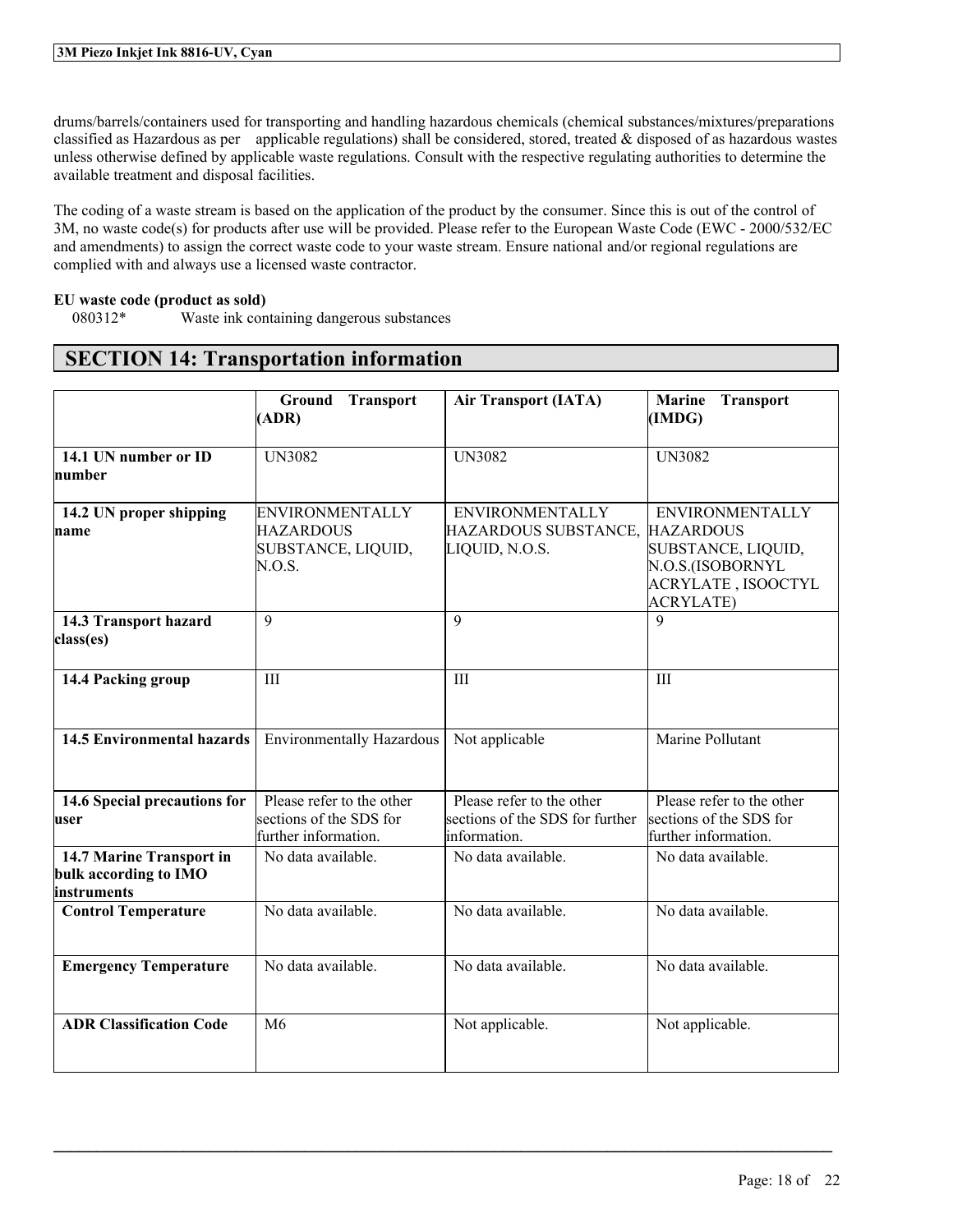| <b>IMDG Segregation Code</b> | Not applicable. | Not applicable. | <b>NONE</b> |
|------------------------------|-----------------|-----------------|-------------|
|                              |                 |                 |             |

Please contact the address or phone number listed on the first page of the SDS for additional information on the transport/shipment of the material by rail (RID) or inland waterways (ADN).

# **SECTION 15: Regulatory information**

### **15.1. Safety, health and environmental regulations/legislation specific for the substance or mixture**

**Carcinogenicity**

| $\cdots$<br>Ingredient | <b>CAS Nbr</b> | <b>Classification</b>                        | <b>Regulation</b>      |
|------------------------|----------------|----------------------------------------------|------------------------|
| Benzophenone           | 119-61-9       | Grp. 2B: Possible human International Agency |                        |
|                        |                | carc.                                        | for Research on Cancer |

### **Global inventory status**

Contact 3M for more information. The components of this product are in compliance with the chemical notification requirements of TSCA. All required components of this product are listed on the active portion of the TSCA Inventory.

# **DIRECTIVE 2012/18/EU**

Seveso hazard categories, Annex 1, Part 1 None

Seveso named dangerous substances, Annex 1, Part 2

| Dangerous Substances                                              | Identifier(s) | Qualifying quantity (tonnes) for the application of |                         |  |
|-------------------------------------------------------------------|---------------|-----------------------------------------------------|-------------------------|--|
|                                                                   |               | Lower-tier requirements                             | Upper-tier requirements |  |
| $exo-1.7.7-$<br>trimethylbicyclo $[2.2.1]$ hept-<br>2-vl acrylate | 5888-33-5     | 200                                                 | 500                     |  |
| isooctyl acrylate                                                 | 29590-42-9    | 100                                                 | 200                     |  |

#### **15.2. Chemical Safety Assessment**

A chemical safety assessment has not been carried out for this mixture. Chemical safety assessments for the contained substances may have been carried out by the registrants of the substances in accordance with Regulation (EC) No 1907/2006, as amended.

 $\mathcal{L}_\mathcal{L} = \mathcal{L}_\mathcal{L} = \mathcal{L}_\mathcal{L} = \mathcal{L}_\mathcal{L} = \mathcal{L}_\mathcal{L} = \mathcal{L}_\mathcal{L} = \mathcal{L}_\mathcal{L} = \mathcal{L}_\mathcal{L} = \mathcal{L}_\mathcal{L} = \mathcal{L}_\mathcal{L} = \mathcal{L}_\mathcal{L} = \mathcal{L}_\mathcal{L} = \mathcal{L}_\mathcal{L} = \mathcal{L}_\mathcal{L} = \mathcal{L}_\mathcal{L} = \mathcal{L}_\mathcal{L} = \mathcal{L}_\mathcal{L}$ 

# **SECTION 16: Other information**

# **List of relevant H statements**

| EUH071            | Corrosive to the respiratory tract.                           |
|-------------------|---------------------------------------------------------------|
| H <sub>3</sub> 02 | Harmful if swallowed.                                         |
| H314              | Causes severe skin burns and eye damage.                      |
| H315              | Causes skin irritation.                                       |
| H317              | May cause an allergic skin reaction.                          |
| H318              | Causes serious eye damage.                                    |
| H319              | Causes serious eye irritation.                                |
| H335              | May cause respiratory irritation.                             |
| H360Df            | May damage the unborn child. Suspected of damaging fertility. |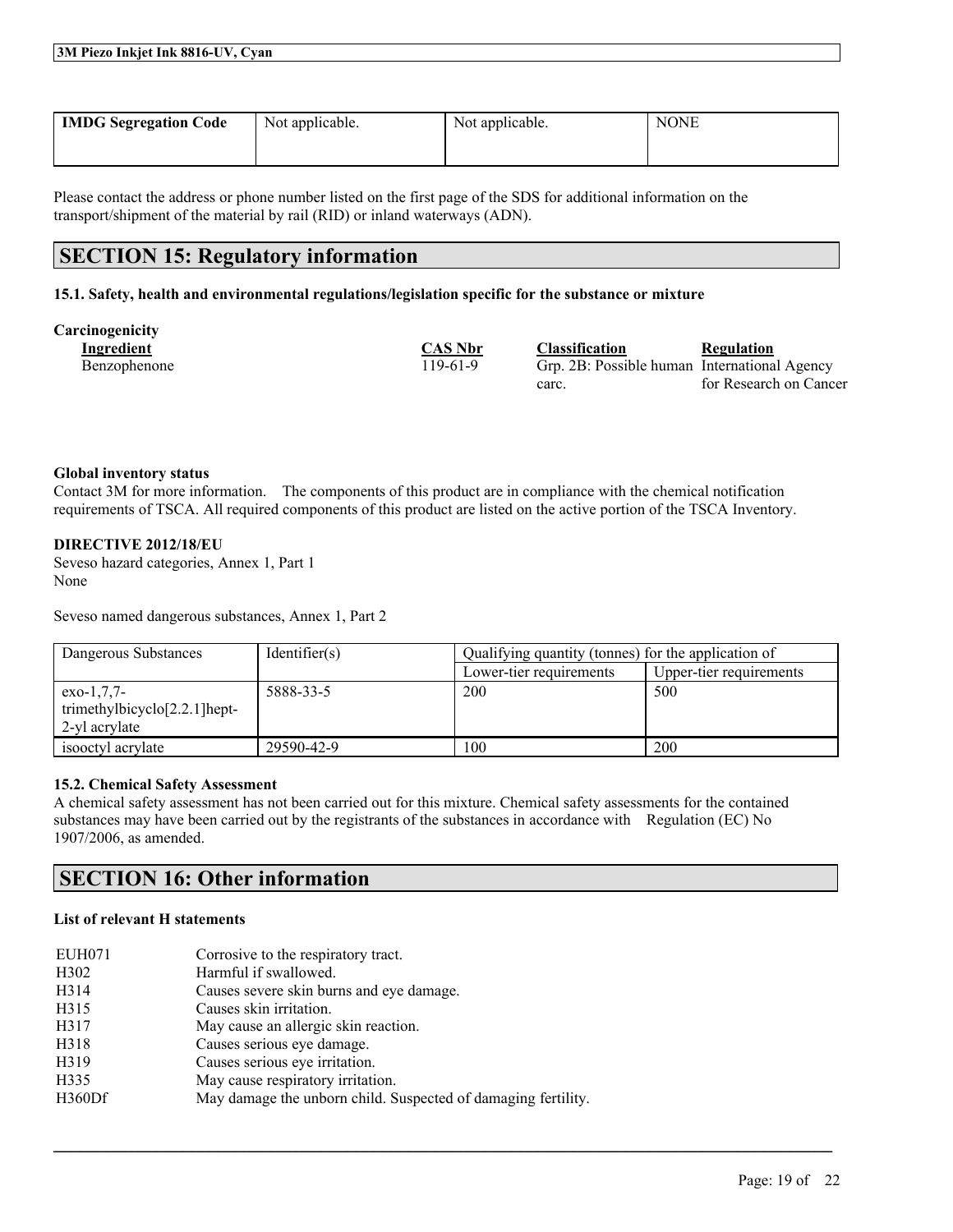| <b>H360F</b> | May damage fertility.                                              |
|--------------|--------------------------------------------------------------------|
| H360FD       | May damage fertility. May damage the unborn child.                 |
| H373         | May cause damage to organs through prolonged or repeated exposure. |
| H400         | Very toxic to aquatic life.                                        |
| H410         | Very toxic to aquatic life with long lasting effects.              |
| H411         | Toxic to aquatic life with long lasting effects.                   |
| H412         | Harmful to aquatic life with long lasting effects.                 |

#### **Revision information:**

Commercial Printing with UV Inks: Section 16: Annex information was deleted.

EU Section 09: pH information information was added.

Professional Large Format UV Printing: Section 16: Annex information was added.

CLP: Ingredient table information was modified.

Label: CLP Classification information was modified.

Label: CLP Percent Unknown information was modified.

Label: CLP Precautionary - Disposal information was deleted.

Label: CLP Precautionary - Prevention information was modified.

Label: CLP Precautionary - Response information was modified.

Label: CLP Supplemental Precautionary Statements information was deleted.

Section 02: SDS Elements: CLP Supplemental Precautionary Statements information was added.

Section 03: Composition table % Column heading information was added.

Section 3: Composition/ Information of ingredients table information was modified.

Section 03: SCL table information was added.

Section 03: Substance not applicable information was added.

Section 04: Information on toxicological effects information was modified.

Section 5: Hazardous combustion products table information was modified.

Section 8: DNEL table row information was modified.

Section 8: Occupational exposure limit table information was modified.

Section 8: PNEC table row information was modified.

Section 9: Evaporation Rate information information was deleted.

Section 9: Explosive properties information information was deleted.

Section 09: Kinematic Viscosity information information was added.

Section 9: Melting point information information was modified.

Section 9: Oxidising properties information information was deleted.

Section 9: pH information information was deleted.

Section 9: Property description for optional properties information was modified.

Section 9: Vapour density value information was added.

Section 9: Vapour density value information was deleted.

Section 9: Viscosity information information was deleted.

Section 11: Acute Toxicity table information was modified.

Section 11: Aspiration Hazard Table information was deleted.

Section 11: Aspiration Hazard text information was added.

Section 11: Carcinogenicity Table information was modified.

Section 11: Classification disclaimer information was modified.

Section 11: Germ Cell Mutagenicity Table information was modified.

Section 11: No endocrine disruptor information available warning information was added.

 $\mathcal{L}_\mathcal{L} = \mathcal{L}_\mathcal{L} = \mathcal{L}_\mathcal{L} = \mathcal{L}_\mathcal{L} = \mathcal{L}_\mathcal{L} = \mathcal{L}_\mathcal{L} = \mathcal{L}_\mathcal{L} = \mathcal{L}_\mathcal{L} = \mathcal{L}_\mathcal{L} = \mathcal{L}_\mathcal{L} = \mathcal{L}_\mathcal{L} = \mathcal{L}_\mathcal{L} = \mathcal{L}_\mathcal{L} = \mathcal{L}_\mathcal{L} = \mathcal{L}_\mathcal{L} = \mathcal{L}_\mathcal{L} = \mathcal{L}_\mathcal{L}$ 

Section 11: Reproductive Hazards information information was deleted.

Section 11: Reproductive Toxicity Table information was modified.

Section 11: Reproductive/developmental effects information information was added.

Section 11: Serious Eye Damage/Irritation Table information was modified.

Section 11: Skin Corrosion/Irritation Table information was modified.

Section 11: Skin Sensitization Table information was modified.

Section 11: Target Organs - Repeated Table information was added.

Section 11: Target Organs - Repeated Table information was deleted.

Section 11: Target Organs - Single Table information was modified.

Section 12: 12.6. Endocrine Disrupting Properties information was added.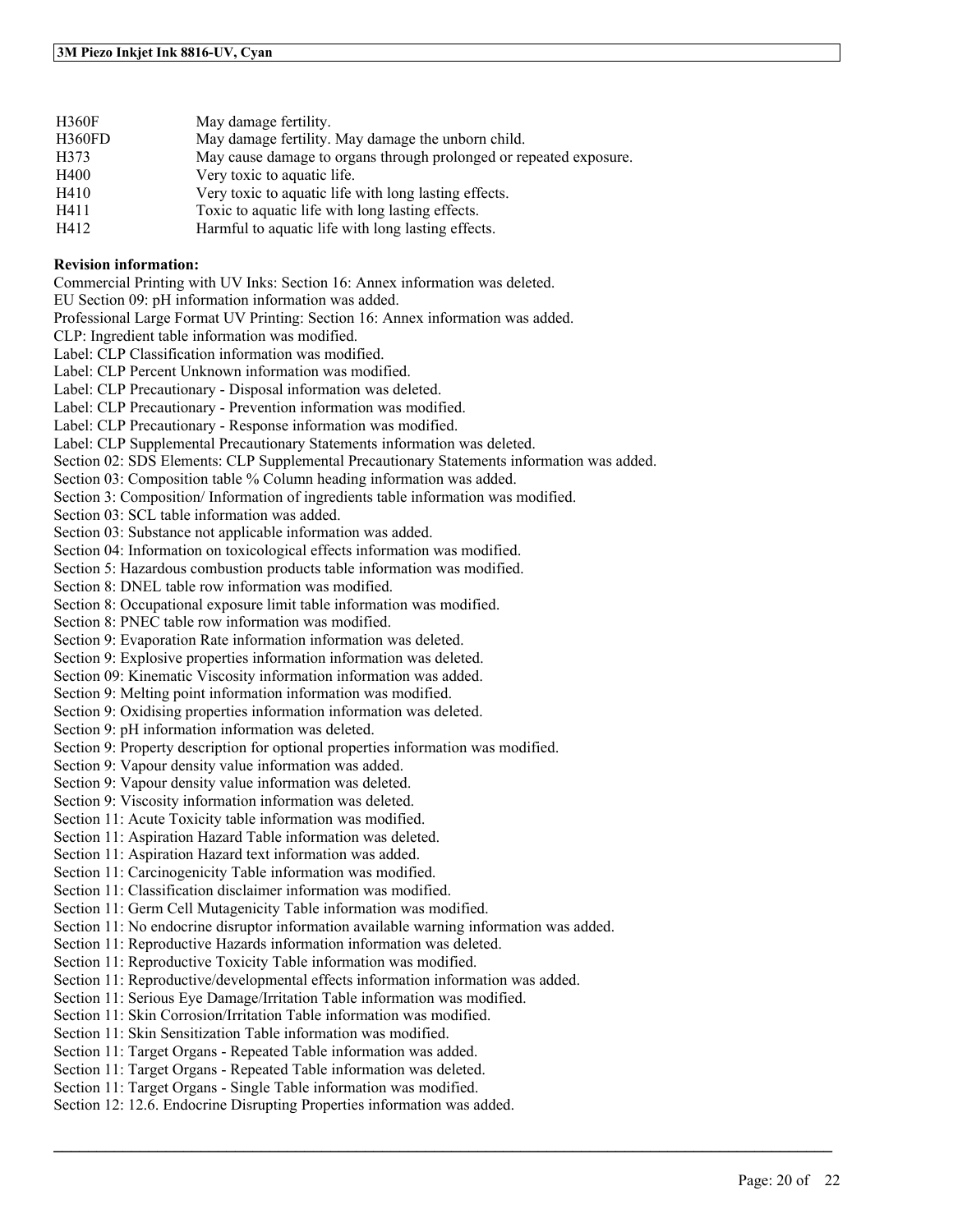Section 12: 12.7. Other adverse effects information was modified. Section 12: Component ecotoxicity information information was modified. Section 12: Contact manufacturer for more detail. information was deleted. Section 12: Mobility in soil information information was added. Section 12: No endocrine disruptor information available warning information was added. Section 12: Persistence and Degradability information information was modified. Section 12:Bioccumulative potential information information was modified. Section 14 Classification Code – Main Heading information was added. Section 14 Classification Code – Regulation Data information was added. Section 14 Control Temperature – Main Heading information was added. Section 14 Control Temperature – Regulation Data information was added. Section 14 Disclaimer Information information was added. Section 14 Emergency Temperature – Main Heading information was added. Section 14 Emergency Temperature – Regulation Data information was added. Section 14 Hazard Class + Sub Risk – Main Heading information was added. Section 14 Hazard Class + Sub Risk – Regulation Data information was added. Section 14 Hazardous/Not Hazardous for Transportation information was added. Section 14 Other Dangerous Goods – Main Heading information was added. Section 14 Other Dangerous Goods – Regulation Data information was added. Section 14 Packing Group – Main Heading information was added. Section 14 Packing Group – Regulation Data information was added. Section 14 Proper Shipping Name information was added. Section 14 Regulations – Main Headings information was added. Section 14 Segregation – Regulation Data information was added. Section 14 Segregation Code – Main Heading information was added. Section 14 Special Precautions – Main Heading information was added. Section 14 Special Precautions – Regulation Data information was added. Section 14 Transport in bulk – Regulation Data information was added. Section 14 Marine transport in bulk according to IMO instruments – Main Heading information was added. Section 14 UN Number Column data information was added. Section 14 UN Number information was added. Section 15: Carcinogenicity information information was modified. Section 15: Regulations - Inventories information was added. Section 15: Restrictions on manufacture ingredients information information was deleted. Section 15: Seveso Substance Text information was added.

Two-column table displaying the unique list of H Codes and statements (std phrases) for all components of the given material. information was modified.

Sectio 16: UK disclaimer information was deleted.

Section 2: No PBT/vPvB information available warning information was added.

# **Annex**

| 1. Title                                               |                                                                         |  |
|--------------------------------------------------------|-------------------------------------------------------------------------|--|
| <b>Substance identification</b>                        | isoloctyl acrylate;                                                     |  |
|                                                        | EC No. 249-707-8;                                                       |  |
|                                                        | CAS Nbr 29590-42-9;                                                     |  |
|                                                        |                                                                         |  |
| <b>Exposure Scenario Name</b>                          | Professional Large Format UV Printing                                   |  |
| <b>Lifecycle Stage</b>                                 | Widespread use by professional workers                                  |  |
| <b>Contributing activities</b>                         | PROC 10 -Roller application or brushing                                 |  |
|                                                        | ERC 08c -Widespread use leading to inclusion into/onto article (indoor) |  |
| Processes, tasks and activities covered                | Cleaning surfaces by wiping, brushing. Printing operations.             |  |
| 2. Operational conditions and risk management measures |                                                                         |  |
| <b>Operating Conditions</b>                            | <b>Physical state:</b> Suspension                                       |  |
|                                                        | <b>General operating conditions:</b>                                    |  |
|                                                        | Discharge volume of sewage treatment plant: 2,000,000 liters per day;   |  |